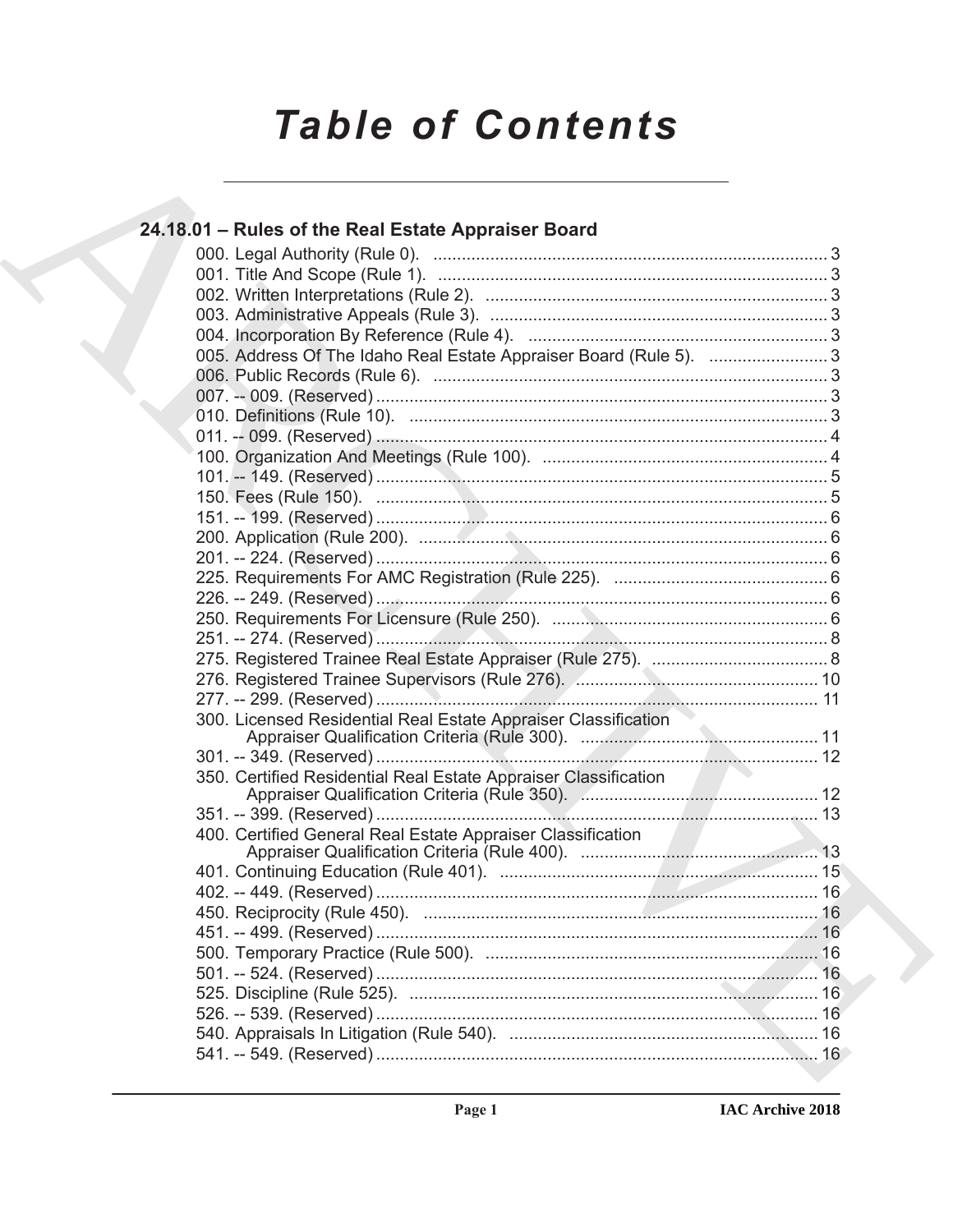# *Table of Contents (cont'd)*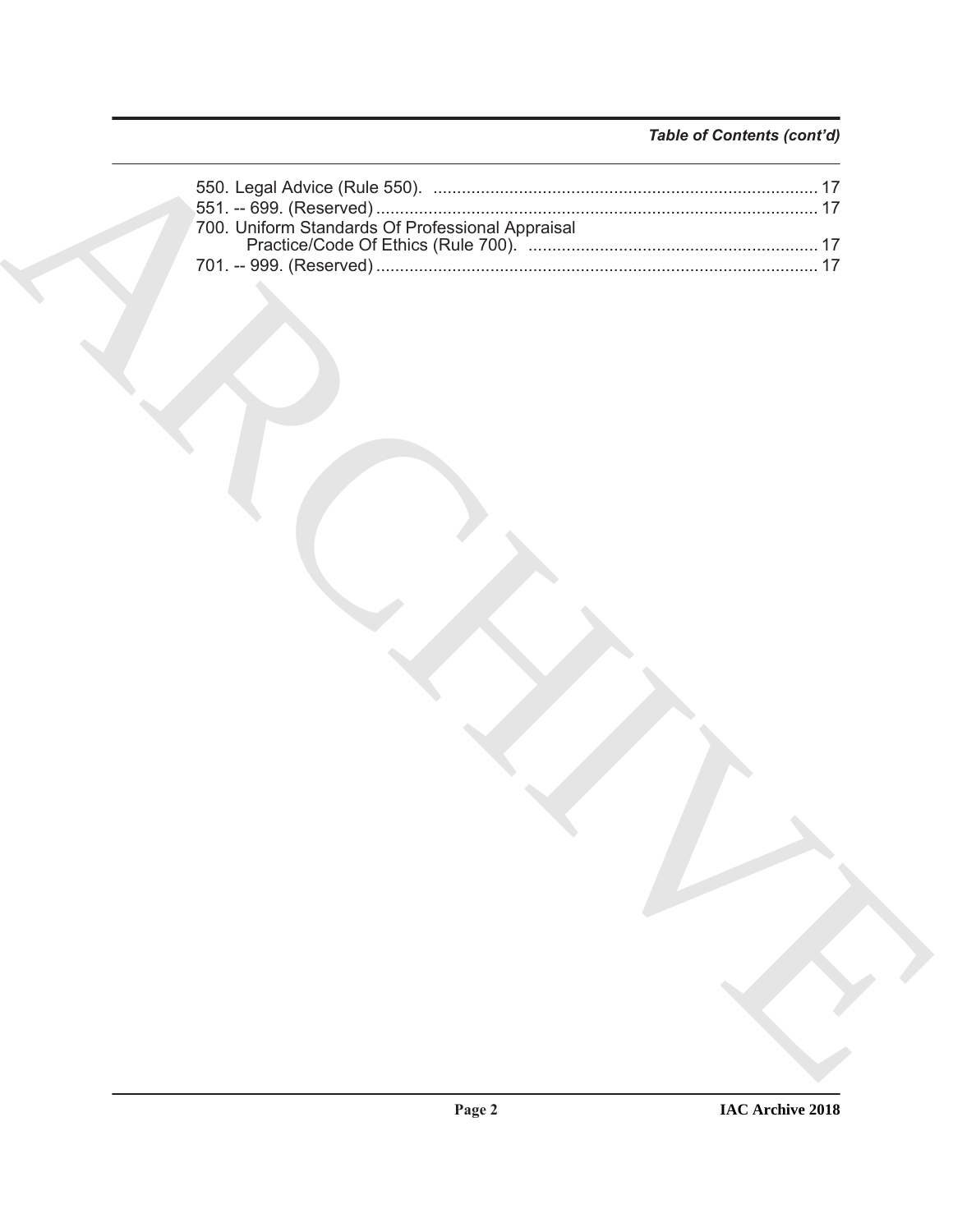#### **IDAPA 24 TITLE 18 CHAPTER 01**

# **24.18.01 – RULES OF THE REAL ESTATE APPRAISER BOARD**

#### <span id="page-2-18"></span><span id="page-2-1"></span><span id="page-2-0"></span>**000. LEGAL AUTHORITY (RULE 0).**

These rules are hereby prescribed and established pursuant to the authority vested in the Real Estate Appraiser Board by the provisions of Section 54-4106, Idaho Code. (7-1-93)

#### <span id="page-2-20"></span><span id="page-2-2"></span>**001. TITLE AND SCOPE (RULE 1).**

These rules shall be cited as IDAPA 24.18.01, "Rules of the Real Estate Appraiser Board." (7-1-97)

### <span id="page-2-21"></span><span id="page-2-3"></span>**002. WRITTEN INTERPRETATIONS (RULE 2).**

The board may have written statements that pertain to the interpretation of the rules of this chapter. Such interpretations, if any, are available for public inspection and copying at cost in the main office of the Bureau of Occupational Licenses. (3-13-02) Occupational Licenses.

### <span id="page-2-11"></span><span id="page-2-4"></span>**003. ADMINISTRATIVE APPEALS (RULE 3).**

Administrative appeals shall be governed by the Administrative Procedure Act, Title 67, Chapter 52, Idaho Code.

(3-13-02)

#### <span id="page-2-17"></span><span id="page-2-5"></span>**004. INCORPORATION BY REFERENCE (RULE 4).**

The document titled "Uniform Standards of Professional Appraisal Practice (USPAP)," 2018-2019 Edition, excluding standards 7, 8, 9, and 10, published by the Appraisal Foundation and effective January 1, 2018, as referenced in Subsection 700, is herein incorporated by reference and is available for review at the Board's office and may be purchased from the Appraisal Foundation, Distribution Center, P. O. Box 381, Annapolis Junction, MD 20701-0381. (3-22-18)

# <span id="page-2-10"></span><span id="page-2-6"></span>**005. ADDRESS OF THE IDAHO REAL ESTATE APPRAISER BOARD (RULE 5).**

**24.18.01 – RULES OF THE REAL ESTATE APPRAISER BOARD<br>
URL. LECAL ALTIDORITY (RULE)<br>
URL. LECAL ARC[HI](mailto:rea@ibol.idaho.gov)VERE TRANSFORM IN the animality vented in the Schultz Appendix Dentisian (2013)<br>
1995. THE ANS SCOPE (RULE 6).<br>
1995. THE** The office of the Real Estate Appraiser Board is located within the Bureau of Occupational Licenses, 700 W. State Street, Boise, Idaho 83702. The Bureau is open between the hours of 8:00 a.m. and 5:00 p.m. each day except Saturdays, Sundays and holidays. The telephone number of the Board is (208) 334-3233. The Board's fax number is (208) 334-3945. The Board's e-mail address is rea@ibol.idaho.gov. The Board's official website is http:// www.ibol.idaho.gov. (3-29-10)

#### <span id="page-2-19"></span><span id="page-2-7"></span>**006. PUBLIC RECORDS (RULE 6).**

The records associated with the Real Estate Appraiser Board are subject to the provisions of the Idaho Public Records Act, Title 74, Chapter 1, Idaho Code. (3-13-02)

# <span id="page-2-8"></span>**007. -- 009. (RESERVED)**

#### <span id="page-2-12"></span><span id="page-2-9"></span>**010. DEFINITIONS (RULE 10).**

The definitions numbered one through sixteen (1-16), appearing at Section 54-4104, Idaho Code are incorporated herein by reference as if set forth in full.  $(3-29-10)$ 

<span id="page-2-13"></span>**01. Accredited**. Accredited by the Commission on Colleges, a regional or national accreditation association, or by an accrediting agency that is recognized by the U.S. Secretary of Education. (3-20-14)

<span id="page-2-14"></span>Advisory Committee. A committee of state certified or licensed real estate appraisers appointed by the board to provide technical assistance relating to real estate appraisal standards and real estate appraiser experience, education and examination requirements that are appropriate for each classification of state certified or licensed real estate appraiser. (7-1-93) licensed real estate appraiser.

**03. Appraisal Foundation**. The Appraisal Foundation means the Appraisal Foundation established on November 30, 1987, as a not-for-profit corporation under the laws of Illinois. (7-1-97)

<span id="page-2-16"></span><span id="page-2-15"></span>**04. Appraiser Qualifications Board**. Appraiser Qualifications Board of the Appraisal Foundation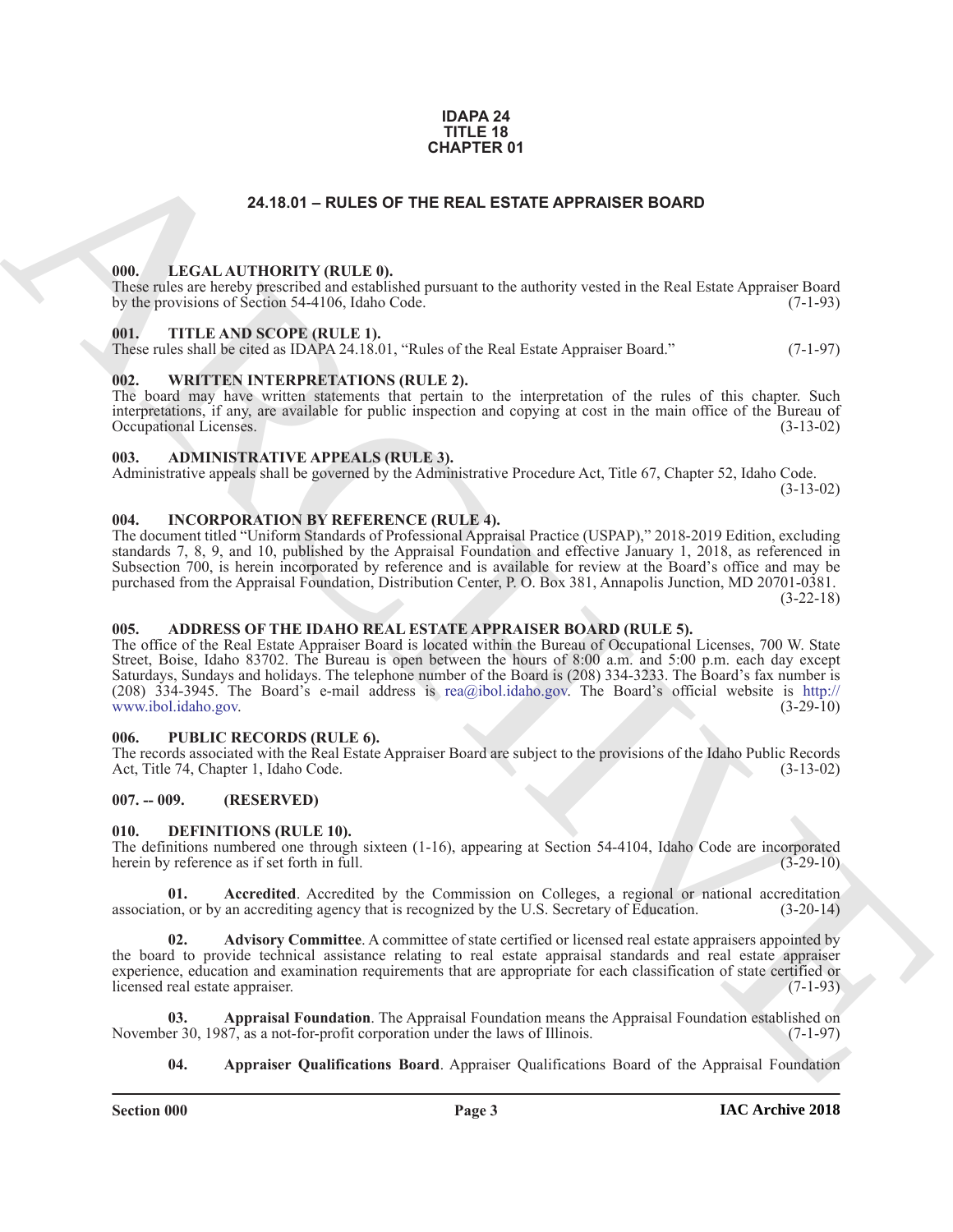establishes the qualifications criteria for licensing, certification and recertification of appraisers. (7-1-97)

<span id="page-3-3"></span>**05. Appraisal Standards Board**. The Appraisal Standards Board of the Appraisal Foundation develops, publishes, interprets and amends the Uniform Standards of Professional Appraisal Practice (USPAP) on behalf of appraisers and users of appraisal services. (7-1-97)

<span id="page-3-4"></span>**06. Bureau**. The Bureau means the Bureau of Occupational Licenses, as prescribed in Sections 54- 4106(2)(a) and 67-2601, Idaho Code. (3-13-02)

<span id="page-3-5"></span>**07. Chief**. The Bureau Chief of the Bureau of Occupational Licenses as established by Section 67- 2602, Idaho Code. (7-1-93)

<span id="page-3-7"></span><span id="page-3-6"></span>**08. Classroom Hour**. Fifty (50) minutes out of each sixty (60) minute hour in a setting which may include a classroom, conference/seminar, on-line or a virtual classroom. (4-4-13)

**Example of Decemberia Control of the Real Estate Appendix Control of the Real Estate Appendix Control of the Control of the Control of the Control of the Control of the Control of the Control of the Control of the Contro 09. Field Real Estate Appraisal Experience**. Personal inspections of real property, assembly and analysis of relevant facts, and by the use of reason and the exercise of judgment, formation of objective opinions as to the market or other value of such properties or interests therein and preparation of written appraisal reports or other memoranda showing data, reasoning, and conclusion. Professional responsibility for the valuation function is  $\epsilon$  essential.  $(4-6-05)$ 

<span id="page-3-8"></span>**10. FIRREA**. Title XI, Financial Institutions Reform, Recovery and Enforcement Act of 1989, as amended, was designed to ensure that more reliable appraisals are rendered in connection with federally related transactions. (3-20-14)

<span id="page-3-9"></span>**11. Real Estate**. In addition to the previous definition in Section 54-4104(11), Idaho Code, will also mean an identified parcel or tract of land, including improvements, if any. (3-29-10)

<span id="page-3-10"></span>**12. Real Property**. In addition to the previous definition in Section 54-4104(11), Idaho Code, will also mean one or more defined interests, benefits, or rights inherent in the ownership of real estate. (3-29-10)

<span id="page-3-11"></span>**13. Residential Unit**. Real estate with a current highest and best use of a residential nature. A residential unit includes a kitchen and a bathroom. (3-29-10)

<span id="page-3-12"></span>**14. Uniform Standards of Professional Appraisal Practice or USPAP**. Those uniform standards adopted by the Appraisal Foundation's Appraisal Standards Board. These standards may be altered, amended, interpreted, supplemented, or repealed by the Appraisal Standards Board (ASB) from time to time. (3-13-02)

<span id="page-3-13"></span>**15. USPAP Course**. For the purposes of licensure and license renewal, any reference to the approved USPAP course shall mean the National USPAP Course provided by Appraisal Qualifications Board Certified USPAP Instructors and Educational Providers. (4-6-05)

<span id="page-3-2"></span>**16. Appraisal Management Company or AMC**. Appraisal Management Company or AMC means a natural person or organization that meets the definition in Section 54-4122, Idaho Code, and is registered under the Idaho Appraisal Management Company Registration and Regulation Act. (3-24-17)

# <span id="page-3-0"></span>**011. -- 099. (RESERVED)**

# <span id="page-3-14"></span><span id="page-3-1"></span>**100. ORGANIZATION AND MEETINGS (RULE 100).**

<span id="page-3-15"></span>**01. Board Name**. In accordance with Idaho statutes, the name of this Board shall be the Idaho Real Estate Appraiser Board, hereafter called the Board. Whenever reference is made to "Law," the same shall refer to the laws of the state of Idaho.

<span id="page-3-16"></span>**02. Organization of Board**. At the first meeting of each year, the Board shall organize and elect from its members a Chairman and Vice Chairman who shall assume the duties of their respective offices immediately upon such selection. (3-13-02)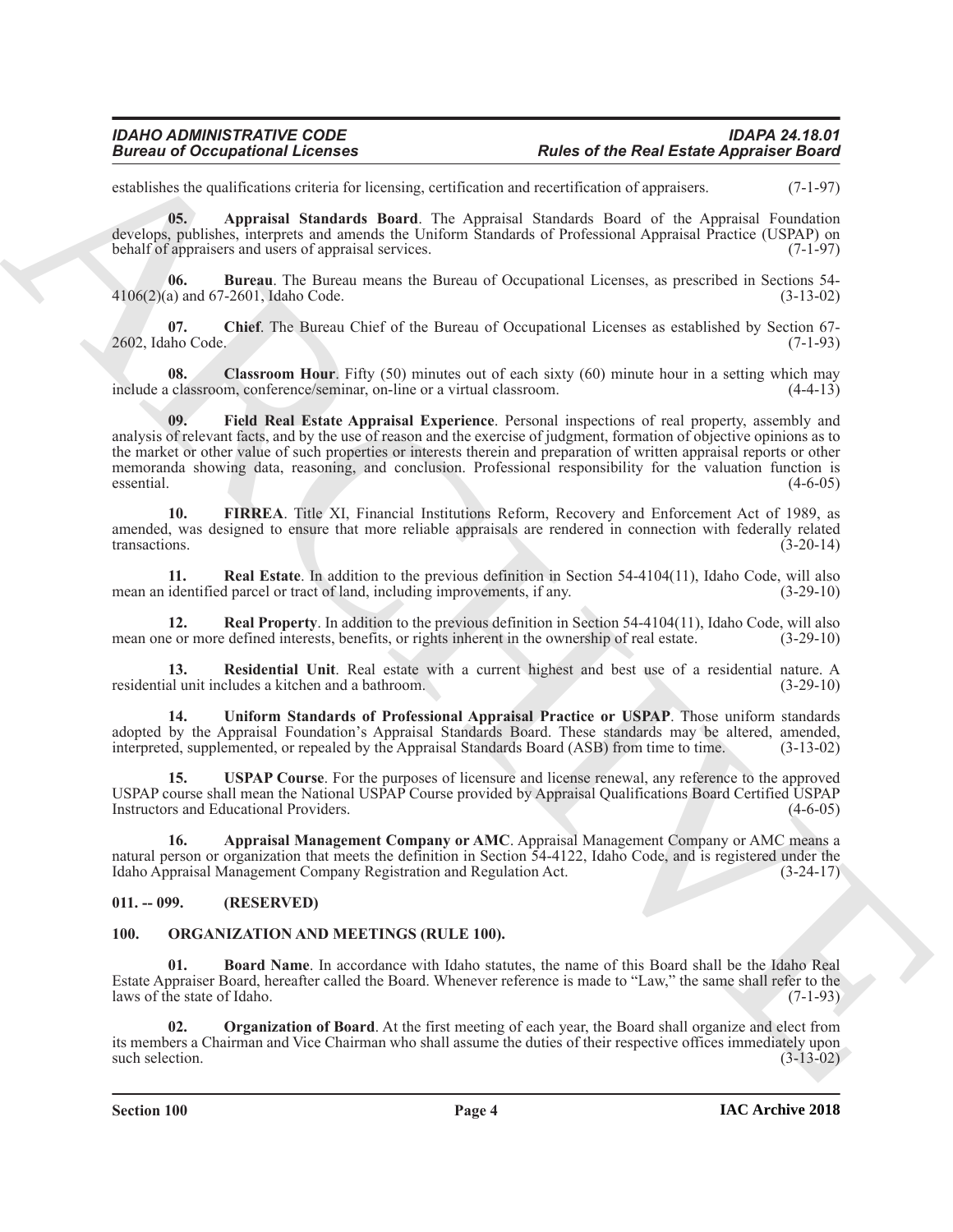#### <span id="page-4-17"></span>**03. Board Members and Duties**. (7-1-93)

**a.** Chairman - The Chairman shall be a voting member of the Board, and when present preside at all meetings, appoint with the consent of the Board all committees, and shall otherwise perform all duties pertaining to the office of Chairman. The Chairman shall be an ex-officio member of all committees. (7-1-93)

**b.** Vice-Chairman - The Vice Chairman shall, in the absence or incapacity of the Chairman, exercise the duties and possess all the powers of the Chairman. (7-1-93)

<span id="page-4-18"></span>**04. Meetings**. The Board shall meet at least four (4) times annually and at such other times as requested by the Board or its chairman. (7-1-93)

<span id="page-4-19"></span>**05. Quorum**. A quorum shall be three (3) board members. A majority vote of the quorum present shall be considered the action of the Board as a whole. (4-11-06)

#### <span id="page-4-0"></span>**101. -- 149. (RESERVED)**

#### <span id="page-4-2"></span><span id="page-4-1"></span>**150. FEES (RULE 150).**

| Fees are established in accord with Sections 54-4113, 54-4124 and 54-4134. Idaho Code, as follows: |  |  |  |  |  |  | $(3-24-17)$ |  |
|----------------------------------------------------------------------------------------------------|--|--|--|--|--|--|-------------|--|
|                                                                                                    |  |  |  |  |  |  |             |  |

<span id="page-4-4"></span>**01. Application**. Application fee for License and Registration - two hundred fifty dollars (\$250).  $(3-24-17)$ 

<span id="page-4-12"></span><span id="page-4-11"></span>**02. Original License**. Original License - one hundred forty dollars (\$140<sup>\*</sup>). (3-21-12)

**03. Original AMC Registration**. Original Registration – One thousand two hundred dollars  $(3.200)$ <sup>\*\*</sup>. (3-24-17)

<span id="page-4-10"></span><span id="page-4-3"></span>**04. License Renewal**. License renewal - three hundred sixty-five dollars (\$365\*). (3-21-12)

**05. AMC Registration Renewal**. Registration renewal – One thousand two hundred dollars  $(3.200)*$ . (3-24-17)

<span id="page-4-14"></span>**06. Reinstatement**. Reinstatement fee is as provided in Section 67-2614, Idaho Code. (3-24-16)

<span id="page-4-5"></span>**07.** Application for Reciprocity. Application for reciprocity - two hundred fifty dollars (\$250\*).  $(3-30-01)$ 

<span id="page-4-13"></span>**08. Original License Via Reciprocity**. Original License via reciprocity - one hundred dollars (\$100\*). (3-21-12)

<span id="page-4-15"></span>**09. Temporary Permit**. Temporary permit - one hundred dollars (\$100). (7-1-93)

<span id="page-4-16"></span><span id="page-4-7"></span>**10. Trainee Registration Fee**. Trainee registration fee - fifty dollars (\$50). (3-13-02)

**Euros of Occupations I. Forms and Busines References and the Rest Estate Appleman of the Press Control 2013<br>
Business and Details are control and the set of the Bond, and what process product and the set of the Control 2 11. Examination and Reexamination Fees**. Examination and Reexamination fees will be calculated based on the actual cost of the examination. Successful applicants will be notified of the fees at the time they are scheduled for examination.

**12. Continuing Education Provider Application Fee**. Continuing Education Provider Application fee - one hundred dollars  $(\text{\$100}).$  (3-21-12)

<span id="page-4-9"></span><span id="page-4-8"></span><span id="page-4-6"></span>**13. Fees are Non-Refundable**. Fees are non-refundable. (7-1-93)

**14. Fees Followed By One Asterisk (\*) Means**. Proposed fees for these categories marked with an asterisk (\*) include forty dollars (\$40) to be submitted by the state to the federal government. Title XI, Section 1109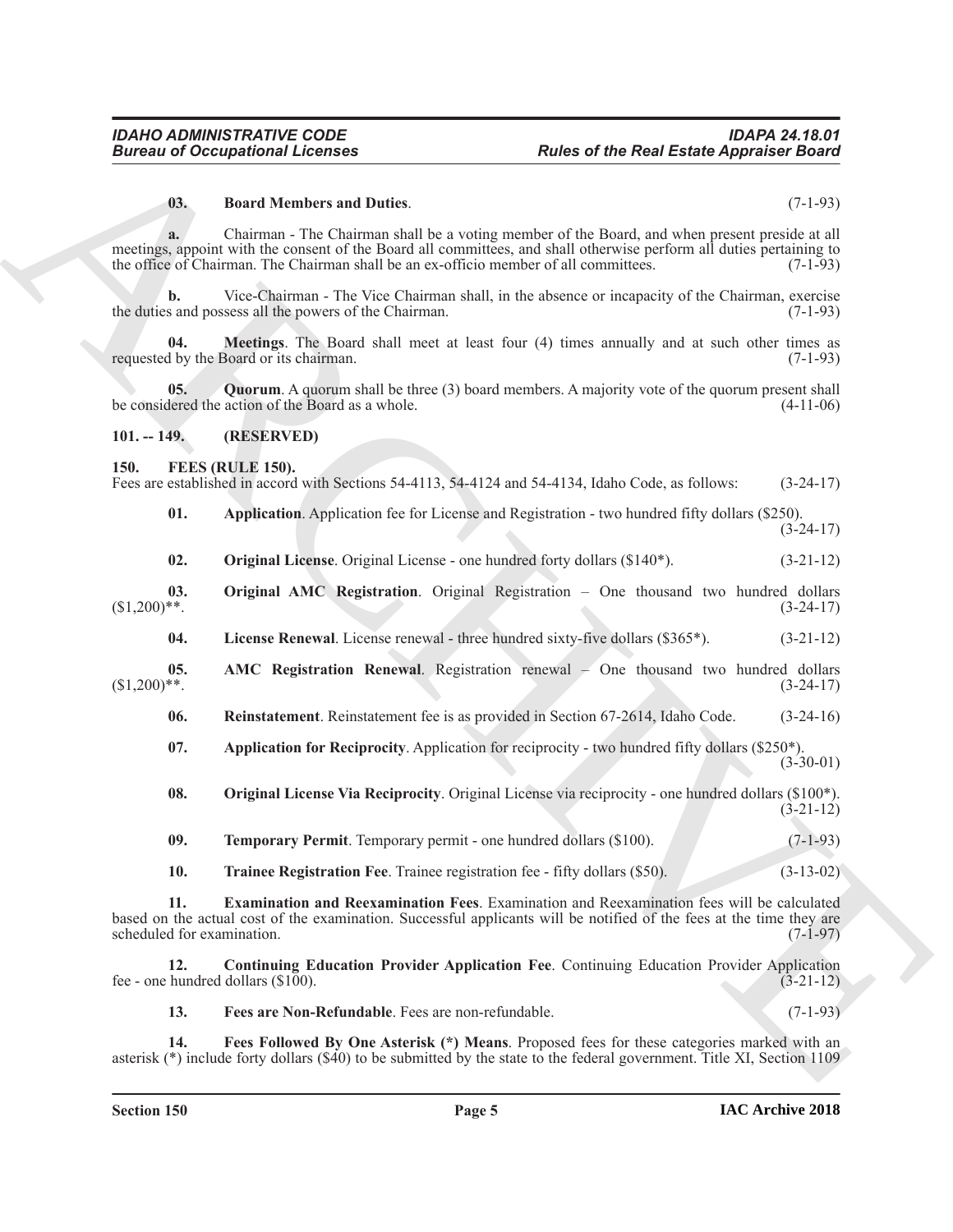# *IDAHO ADMINISTRATIVE CODE IDAPA 24.18.01* **Rules of the Real Estate Appraiser Board**

**Example 20** Conception Theorem 20 Constraints of the Real Example 20 Conception of the Constraints of the Constraints of the Constraints of the Constraints of the Constraints of the Constraints of the Constraints of the of the FIRREA as amended requires each state to submit a roster listing of state licensed appraisers to the Appraisal Subcommittee of the Federal Financial Institutions Examination Council "no less than annually." The state is also required to collect from such individuals who perform appraisals in federally related transactions an annual registry fee of "not more than eighty-five dollars (\$85)," such fees to be transmitted by the state to the federal government on an annual basis. This fee is subject to change by the Appraisal Subcommittee. (3-21-12)

<span id="page-5-13"></span>**15. Fees Followed By Two Asterisks (\*\*) Means**. The fees for the categories marked with two (2) asterisks (\*\*) do not include additional fees assessed pursuant to Title XI, Section 1109 of the FIRREA, as amended, including, but not limited to, an AMC registry fee, such fees to be collected from AMCs by the state and transmitted to the federal government on an annual basis. (3-22-18)

<span id="page-5-0"></span>**151. -- 199. (RESERVED)**

# <span id="page-5-6"></span><span id="page-5-1"></span>**200. APPLICATION (RULE 200).**

<span id="page-5-9"></span>**01. Appraiser License Application**. Any person desiring to apply for licensure must submit a completed application with required supporting documents and appropriate fees to the Bureau at its official address. After the qualifications have been reviewed, verified and approved by the Board, the applicant will receive the preapproved examination card and must submit the appropriate fees to the examining entity. (3-24-17)

<span id="page-5-10"></span>**02. Eligibility for Examination**. The qualified applicant will be sent notification on how to register for the examination subsequent to the determination of eligibility based on documentation that the applicant has met the required education and experience requirements. (3-21-12) required education and experience requirements.

<span id="page-5-12"></span>**03. Trainee Registration Application**. Any person desiring registration as a trainee must submit a completed application with required supporting documents and appropriate fees to the Bureau at its official address. Completed applications must be received by the Bureau at least thirty (30) days prior to the next scheduled Board meeting in order to be reviewed by the Board. (3-13-02) meeting in order to be reviewed by the Board.

<span id="page-5-7"></span>**04. AMC Registration Application**. Any person or organization desiring registration as an AMC must submit a completed application with required supporting documents and appropriate fees to the Bureau at its official address. (3-24-17)  $address.$  (3-24-17)

<span id="page-5-8"></span>**05. Application Deadline Date**. Completed applications must be received by the Bureau at least thirty (30) days prior to the next scheduled Board meeting in order to be reviewed by the Board. Applications received less than thirty (30) days in advance may be held until a subsequent meeting. (3-24-17)

<span id="page-5-11"></span>**06. Lack of Activity**. If an applicant fails to respond to a Board request or an application has lacked activity for twelve (12) consecutive months, the application on file with the Board will be deemed denied and will be terminated upon thirty (30) days written notice, unless good cause is established to the Board. (3-29-10 terminated upon thirty (30) days written notice, unless good cause is established to the Board.

# <span id="page-5-2"></span>**201. -- 224. (RESERVED)**

# <span id="page-5-14"></span><span id="page-5-3"></span>**225. REQUIREMENTS FOR AMC REGISTRATION (RULE 225).**

All applicants for registration as an AMC shall file an application as provided in these rules and shall meet all qualifications and requirements as provided in Sections 54-4122, 54-4124 and 54-4126, Idaho Code, necessary for registration. (3-24-17)

# <span id="page-5-4"></span>**226. -- 249. (RESERVED)**

# <span id="page-5-15"></span><span id="page-5-5"></span>**250. REQUIREMENTS FOR LICENSURE (RULE 250).**

All applicants for licensure in any real estate appraiser classification must comply with the following education, experience and examination requirements in addition to meeting those requirements set forth in Sections 275, 300, 350, and 400 below. (4-11-06)

<span id="page-5-16"></span>**01. Education**. Classroom hours will be credited only for courses with content that follows the Required Core Curriculum as outlined by the Appraisal Qualification Board. (3-20-14)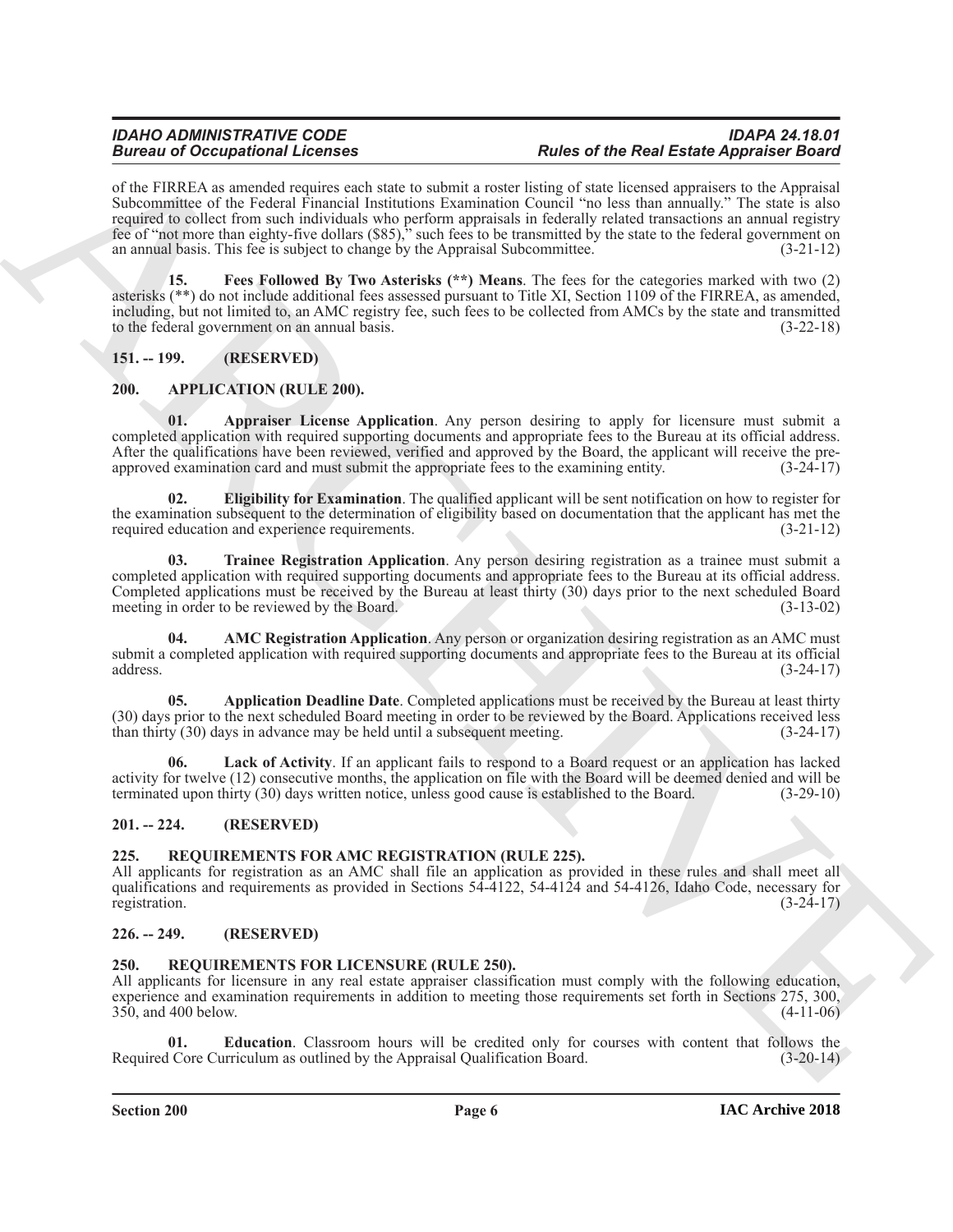## *IDAHO ADMINISTRATIVE CODE IDAPA 24.18.01* **Rules of the Real Estate Appraiser Board**

**Eurosia of Occupations I.** Rates of the Real Estate Appendix Chieral<br>
extension in Contact the Columbian Contact and Sciences in the Columbian Columbian Chieral Chiese (1998)<br>
equality and Columbian Chiese (1998) and Col **a.** Credit toward the classroom hour requirement may only be granted where the length of the educational offering is at least fifteen (15) hours, and the individual successfully completes a closed-book examination pertinent to the educational offering. In addition, distance education courses intended for use as qualifying education must include a written, closed-book final examination - proctored by an official approved by the college or university or by the sponsoring organization. The term "written" as used herein refers to an exam that might be written on paper or administered electronically on a computer workstation or other device. Oral exams are not acceptable. The testing must be in compliance with the examination requirements of this section. (3-20-14)

| Credit for the classroom hour requirement may be obtained from the following: | $(7-1-97)$ |
|-------------------------------------------------------------------------------|------------|
|                                                                               |            |

|     | Colleges or Universities.     | $(7-1-97)$ |
|-----|-------------------------------|------------|
| ii. | Community or Junior Colleges. | $(7-1-97)$ |

iii. Courses approved by the Appraisal Qualifications Board. (4-2-08)

iv. State or Federal Agencies or Commissions. (7-1-97)

v. Other providers approved by the Board. (7-1-97)

**c.** Only those courses completed preceding the date of application will be accepted for meeting nal requirements. (3-18-99) educational requirements.

**d.** Course credits that are obtained from the course provider by challenge examination without the course will not be accepted. (4-11-06) attending the course will not be accepted.

**e.** Credit toward education requirements may be obtained through completion of a degree in Real<br>(3-20-14) Estate from:  $(3-20-14)$ 

i. An accredited degree-granting college or university that has been approved by the Association to Advance Collegiate Schools of Business; or (3-20-14)

ii. A regional or national accreditation agency that is recognized by the U.S. Secretary of Education<br>se curriculum has been reviewed and approved by the Appraiser Qualifications Board. (3-20-14) and whose curriculum has been reviewed and approved by the Appraiser Qualifications Board.

**f.** Applicants with a college degree from a foreign country may have their education evaluated for equivalency by one (1) of the following: (3-20-14)

i. An accredited, degree-granting domestic college or university; (3-20-14)

ii. The American Association of Collegiate Registrars and Admissions Officers (AACRAO);  $(3-20-14)$ 

iii. A foreign degree credential evaluation services company that is a member of the National<br>ion of Credential Evaluation Services (NACES); or (3-20-14) Association of Credential Evaluation Services (NACES); or

A foreign degree credential evaluation service company that provides equivalency evaluation reports accepted by an accredited degree-granting domestic college or university or by a state licensing board that issues credentials in another discipline. (3-20-14) issues credentials in another discipline.

<span id="page-6-0"></span>**02. Experience**. (7-1-97)

**a.** The work product claimed for experience credit must be in conformity with USPAP. (3-21-12)

**b.** All appraisal experience must be obtained as a registered trainee or as a licensed appraiser.

 $(4-11-06)$ 

**Section 250 Page 7**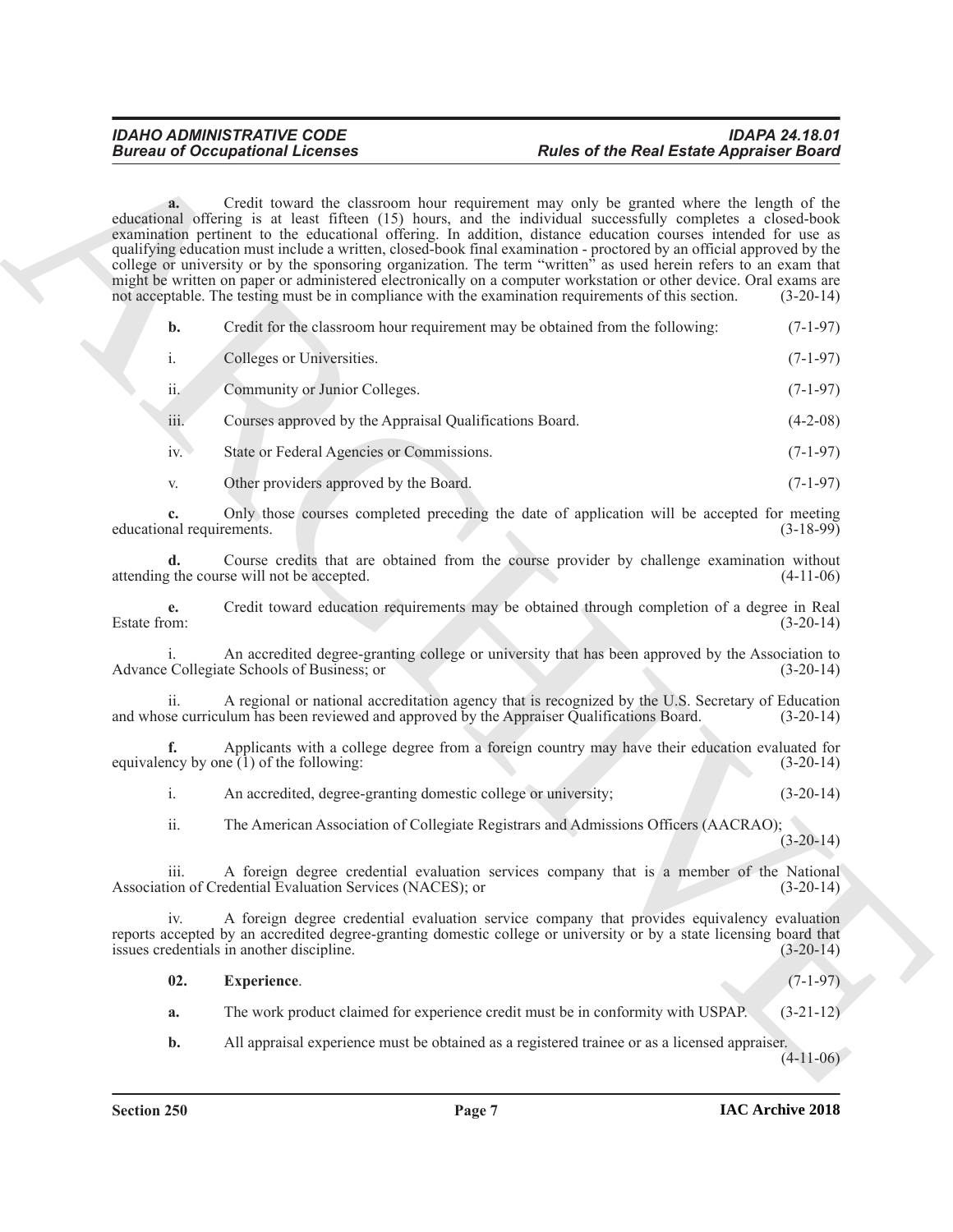|                                           | <b>Bureau of Occupational Licenses</b>               | <b>Rules of the Real Estate Appraiser Board</b>                                                                                                                                                                                                                                                                                                            |            |  |
|-------------------------------------------|------------------------------------------------------|------------------------------------------------------------------------------------------------------------------------------------------------------------------------------------------------------------------------------------------------------------------------------------------------------------------------------------------------------------|------------|--|
| $c_{\cdot}$<br>considered for evaluation. |                                                      | Only experience gained during the five (5) years immediately preceding application will be<br>$(4-11-06)$                                                                                                                                                                                                                                                  |            |  |
|                                           |                                                      | Acceptable non field appraisal experience includes, but is not limited to the following: Fee and<br>Staff appraisal analysis, ad valorem tax appraisal, condemnation appraisal, technical review appraisal, appraisal<br>analysis, review appraisal, real estate counseling, highest and best use analysis, and feasibility analysis/study.<br>$(4-11-06)$ |            |  |
| e.                                        |                                                      | Each applicant applying for licensure must verify completion of the required experience via<br>affidavit, under oath subject to penalty of perjury, and notarized on a form provided by the Board.<br>$(4-11-06)$                                                                                                                                          |            |  |
| must include the following:               |                                                      | The Board requires submission of a log that details hours claimed for experience credit. The log<br>$(3-29-10)$                                                                                                                                                                                                                                            |            |  |
| (1)                                       | Type of property;                                    | $(3-29-10)$                                                                                                                                                                                                                                                                                                                                                |            |  |
| (2)                                       | Address of the property;                             | $(3-29-10)$                                                                                                                                                                                                                                                                                                                                                |            |  |
| (3)                                       | Report date;                                         | $(3-29-10)$                                                                                                                                                                                                                                                                                                                                                |            |  |
| (4)                                       | Description of work performed;                       | $(3-29-10)$                                                                                                                                                                                                                                                                                                                                                |            |  |
| (5)                                       | Number of work hours;                                | $(3-29-10)$                                                                                                                                                                                                                                                                                                                                                |            |  |
| (6)                                       | Complexity;                                          | $(3-29-10)$                                                                                                                                                                                                                                                                                                                                                |            |  |
| (7)                                       | Approaches to value;                                 | $(3-29-10)$                                                                                                                                                                                                                                                                                                                                                |            |  |
| (8)                                       | Appraised value;                                     | $(3-29-10)$                                                                                                                                                                                                                                                                                                                                                |            |  |
| (9)                                       | Scope of supervising appraiser's review; and         | $(3-29-10)$                                                                                                                                                                                                                                                                                                                                                |            |  |
| (10)                                      | Supervision.                                         | $(3-29-10)$                                                                                                                                                                                                                                                                                                                                                |            |  |
| 11.                                       |                                                      | The Board reserves the right to contact an employer for confirmation of length and extent of<br>experience claimed. This may require an employer to submit appraisal reports and/or an affidavit.                                                                                                                                                          | $(7-1-97)$ |  |
| 111.                                      | applicant's claim for experience credit.             | The Board may request submission of written reports or file memoranda that substantiate an<br>$(4-11-06)$                                                                                                                                                                                                                                                  |            |  |
| f.                                        | Experience in order to receive experience credit.    | Ad valorem tax appraisers must demonstrate the use of techniques to value properties similar to<br>those used by appraisers and effectively use the process as defined in Subsection 010.09, Field Real Estate Appraisal<br>$(3-20-14)$                                                                                                                    |            |  |
| 03.                                       |                                                      | <b>Examination</b> . Successful completion of an examination appropriate to the license classification<br>being applied for and approved by the Board pursuant to the guidelines of the Appraisal Qualifications Board.<br>$(4-11-06)$                                                                                                                     |            |  |
| $251. - 274.$                             | (RESERVED)                                           |                                                                                                                                                                                                                                                                                                                                                            |            |  |
| 275.                                      | REGISTERED TRAINEE REAL ESTATE APPRAISER (RULE 275). |                                                                                                                                                                                                                                                                                                                                                            |            |  |
| 01.<br>requirements:                      |                                                      | Qualification. Each applicant for registration as an appraiser trainee must meet the following<br>$(4-11-06)$                                                                                                                                                                                                                                              |            |  |
| a.                                        |                                                      | Education. Within the five-year period preceding application, all applicants for registration as a                                                                                                                                                                                                                                                         |            |  |

### <span id="page-7-4"></span><span id="page-7-0"></span>**251. -- 274. (RESERVED)**

#### <span id="page-7-3"></span><span id="page-7-2"></span><span id="page-7-1"></span>**275. REGISTERED TRAINEE REAL ESTATE APPRAISER (RULE 275).**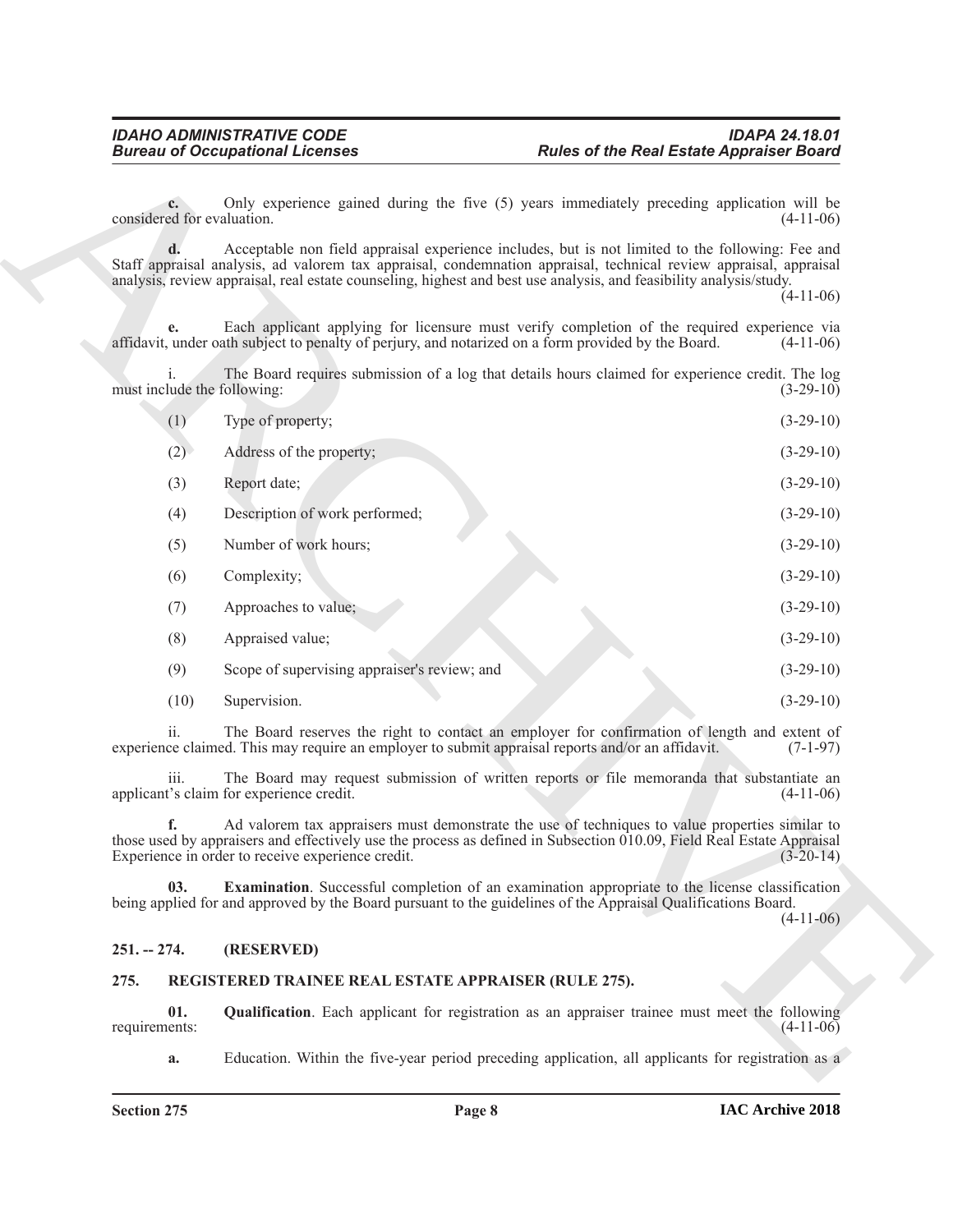<span id="page-8-1"></span><span id="page-8-0"></span>

|                              | <b>Bureau of Occupational Licenses</b>                                                           | <b>Rules of the Real Estate Appraiser Board</b>                                                                                                                                                                                                                                                                                               |             |
|------------------------------|--------------------------------------------------------------------------------------------------|-----------------------------------------------------------------------------------------------------------------------------------------------------------------------------------------------------------------------------------------------------------------------------------------------------------------------------------------------|-------------|
| estate appraisal as follows: |                                                                                                  | trainee must document completion of at least seventy-five (75) classroom hours of courses in subjects related to real                                                                                                                                                                                                                         | $(3-20-14)$ |
| Practice; and                |                                                                                                  | Basic Appraisal Principles - not less than thirty (30) hours specifically including Real Property<br>Concepts and Characteristics, Legal Considerations, Influences on Real Estate Values, Types of Value, Economic<br>Principles, Overview of Real Estate Markets and Analysis, and Ethics and How They Apply in Appraisal Theory and        | $(4-11-06)$ |
| 11.                          |                                                                                                  | Basic Appraisal Procedures - not less than thirty (30) hours specifically including Overview of<br>Approaches to Value, Valuation Procedures, Property Description, and Residential Applications; and                                                                                                                                         | $(4-11-06)$ |
| iii.                         | National USPAP Course - not less than fifteen (15) hours.                                        |                                                                                                                                                                                                                                                                                                                                               | $(4-11-06)$ |
| $\mathbf{b}$ .               | licensed real estate appraiser who agrees to provide the supervision required by law and rule.   | Experience. All applicants for registration as a trainee must retain and identify at least one (1)                                                                                                                                                                                                                                            | $(3-24-17)$ |
|                              | the prerequisite courses required for registration as a trainee.                                 | Examination. Each trainee applicant shall document successful passage of examinations in each of                                                                                                                                                                                                                                              | $(4-11-06)$ |
| d.                           | in addition to the education requirements set forth in Section 275.                              | Prior to registration as an appraiser trainee, each trainee applicant must complete a trainee appraiser<br>course that complies with the content requirements established by the Appraisal Qualifications Board. This course is                                                                                                               | $(3-24-17)$ |
| 02.<br>USPAP.                |                                                                                                  | Scope and Practice. An Appraiser Trainee shall not be involved in the appraisal of any property<br>that exceeds the lawful scope of practice of the supervising appraiser. The appraiser trainee shall be subject to                                                                                                                          | $(4-11-06)$ |
| a.                           | supervising appraiser is not registered to more than three $(3)$ trainees at any one $(1)$ time. | Each appraiser trainee is permitted to have more than one (1) supervising appraiser provided a                                                                                                                                                                                                                                                | $(4-11-06)$ |
| $\mathbf{b}$ .               | shall include no less than the following for each appraisal:                                     | An appraisal log shall be maintained for each supervising appraiser by the appraiser trainee and                                                                                                                                                                                                                                              | $(4-11-06)$ |
| i.                           | Type of property.                                                                                |                                                                                                                                                                                                                                                                                                                                               | $(4-11-06)$ |
| ii.                          | Date of report.                                                                                  |                                                                                                                                                                                                                                                                                                                                               | $(4-11-06)$ |
| iii.                         | Address of subject property.                                                                     |                                                                                                                                                                                                                                                                                                                                               | $(4-11-06)$ |
| iv.<br>supervisor.           |                                                                                                  | Description of work performed by the trainee and the scope of review and supervision of the                                                                                                                                                                                                                                                   | $(4-11-06)$ |
| V.                           | Number of actual work hours.                                                                     |                                                                                                                                                                                                                                                                                                                                               | $(3-20-14)$ |
| vi.                          | Signature and license number of the supervising appraiser.                                       |                                                                                                                                                                                                                                                                                                                                               | $(4-11-06)$ |
| c.<br>trainee.               |                                                                                                  | An appraiser trainee shall be entitled to obtain copies of all appraisal reports prepared by the                                                                                                                                                                                                                                              | $(4-11-06)$ |
| 03.                          |                                                                                                  | <b>Continuing Education.</b> Prior to the second renewal and for each continuing education cycle<br>thereafter as provided in Section 275 of this rule, an appraiser trainee shall be required to obtain:                                                                                                                                     | $(3-21-12)$ |
| a.                           | cover the most recent USPAP edition.                                                             | The equivalent of thirty (30) classroom hours of instruction in approved courses or seminars during<br>the twenty-four (24) month period preceding the renewal. Once every twenty-four (24) months, registered appraiser<br>trainees will be required to attend an approved seven-hour USPAP update course or the equivalent. The course must | $(3-21-12)$ |
|                              |                                                                                                  |                                                                                                                                                                                                                                                                                                                                               |             |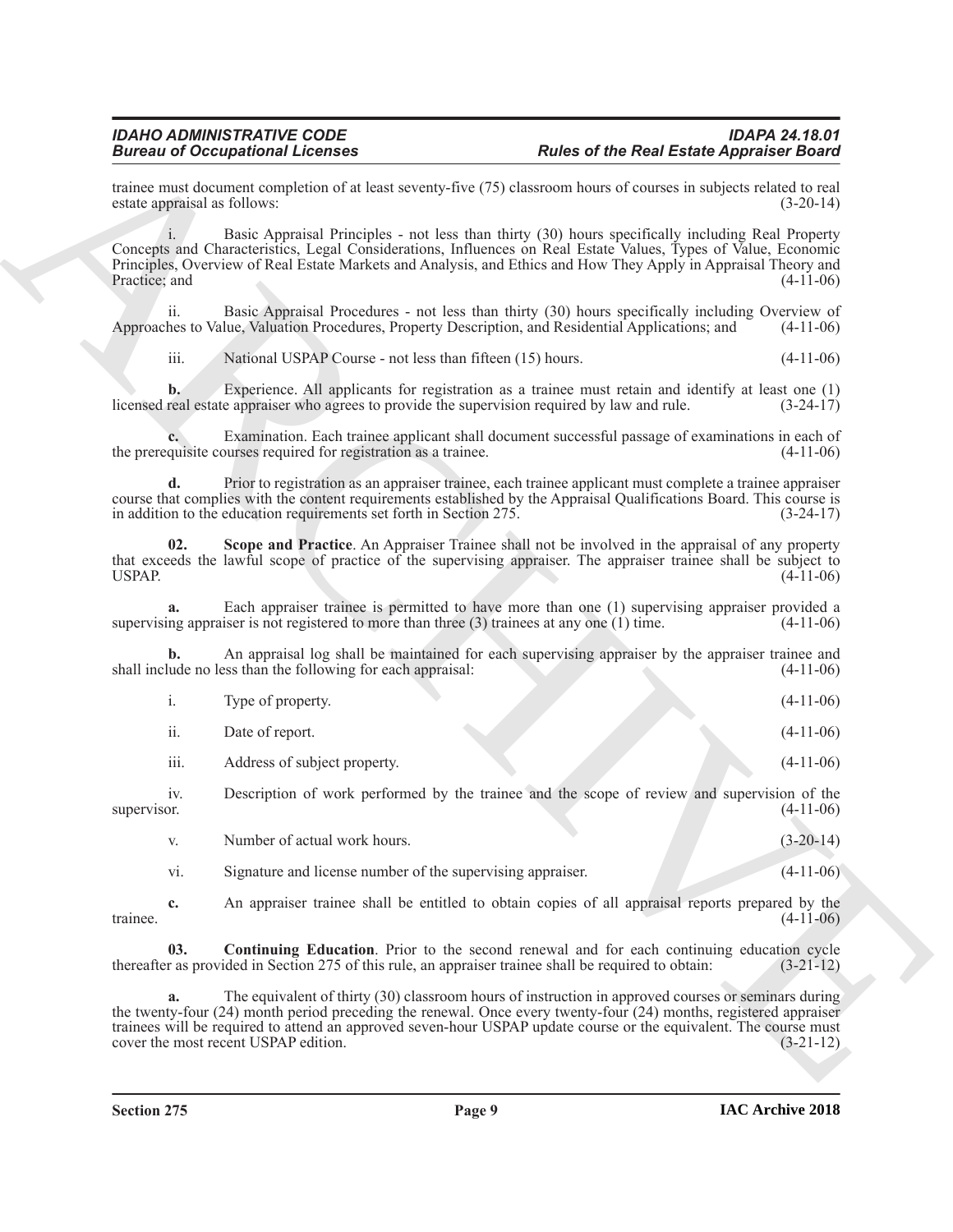# <span id="page-9-0"></span>**276. REGISTERED TRAINEE SUPERVISORS (RULE 276).**

<span id="page-9-3"></span><span id="page-9-2"></span><span id="page-9-1"></span>

|  | <b>Registered Trainee Supervisor Requirements.</b> | $(3-24-17)$ |
|--|----------------------------------------------------|-------------|
|--|----------------------------------------------------|-------------|

| A supervising appraiser shall: | $(3-24-17)$ |
|--------------------------------|-------------|
|                                |             |

| Not supervise more than three $(3)$ appraiser trainees at one time; and |  |  |  |  | $(3-24-17)$ |  |
|-------------------------------------------------------------------------|--|--|--|--|-------------|--|
|-------------------------------------------------------------------------|--|--|--|--|-------------|--|

|                         | <b>Bureau of Occupational Licenses</b>                                                  | <b>Rules of the Real Estate Appraiser Board</b>                                                                                                                                                                                                                                                                                                                                                                                                                     |             |  |  |
|-------------------------|-----------------------------------------------------------------------------------------|---------------------------------------------------------------------------------------------------------------------------------------------------------------------------------------------------------------------------------------------------------------------------------------------------------------------------------------------------------------------------------------------------------------------------------------------------------------------|-------------|--|--|
| b.                      |                                                                                         | All continuing education shall be in compliance with Subsections 401.01 through 401.05. If the<br>licensee completes two (2) or more courses having substantially the same content during any one (1) continuing<br>education cycle, the licensee only will receive continuing education credit for one (1) of the courses.                                                                                                                                         | $(3-20-14)$ |  |  |
|                         | $(1/2)$ of the total continuing education credits required for a renewal period.        | Continuing education credit may also be granted for participation, other than as a student, in<br>appraisal educational processes and programs. Examples of activities for which credit may be granted are teaching,<br>program development, authorship of textbooks, or similar activities that are determined to be equivalent to obtaining<br>continuing education. Credit for educational processes and programs continuing education shall not exceed one-half | $(3-20-14)$ |  |  |
| d.                      | that maintains and increases skill, knowledge and competence in real estate appraising. | The purpose of continuing education is to ensure that the appraiser trainee participates in a program                                                                                                                                                                                                                                                                                                                                                               | $(4-11-06)$ |  |  |
| 04.                     | years, unless approved by the Board for good cause.                                     | Renewal and Reinstatement. An appraiser trainee shall renew their registration annually as set<br>forth in Section 67-2614, Idaho Code, and may reinstate after expiration as provided in Section 67-2614, Idaho Code.<br>Beginning July 1, 2017, an individual may only be registered as an appraiser trainee for a maximum period of five (5)                                                                                                                     | $(3-24-17)$ |  |  |
| 276.                    | <b>REGISTERED TRAINEE SUPERVISORS (RULE 276).</b>                                       |                                                                                                                                                                                                                                                                                                                                                                                                                                                                     |             |  |  |
| 01.                     | <b>Registered Trainee Supervisor Requirements.</b>                                      |                                                                                                                                                                                                                                                                                                                                                                                                                                                                     | $(3-24-17)$ |  |  |
| a.                      | A supervising appraiser shall:                                                          |                                                                                                                                                                                                                                                                                                                                                                                                                                                                     | $(3-24-17)$ |  |  |
| i.                      | Appraiser when supervising a trainee registered in Idaho.                               | Hold a current Idaho license as a Certified Residential Appraiser or as a Certified General                                                                                                                                                                                                                                                                                                                                                                         | $(3-24-17)$ |  |  |
| $\overline{11}$ .       | General Appraiser for at least three (3) years prior to providing supervision; and;     | Have held a current and unrestricted license as a Certified Residential Appraiser or a Certified                                                                                                                                                                                                                                                                                                                                                                    | $(3-24-17)$ |  |  |
| $\overline{111}$ .      | the role of a supervising appraiser.                                                    | Submit evidence of completion of an approved four-hour (4) continuing education course regarding                                                                                                                                                                                                                                                                                                                                                                    | $(3-24-17)$ |  |  |
| iv.<br>$(4)$ years; and |                                                                                         | Not have been disciplined by the Board or any other state or jurisdiction within the previous four                                                                                                                                                                                                                                                                                                                                                                  | $(3-24-17)$ |  |  |
| V.                      | Not supervise more than three $(3)$ appraiser trainees at one time; and                 |                                                                                                                                                                                                                                                                                                                                                                                                                                                                     | $(3-24-17)$ |  |  |
| vi.                     |                                                                                         | Be responsible for the training and direct supervision of the appraiser trainee; and                                                                                                                                                                                                                                                                                                                                                                                | $(3-24-17)$ |  |  |
| vii.                    | report is in compliance with USPAP; and                                                 | Accept responsibility for all appraiser trainee appraisal reports by signing and certifying that the                                                                                                                                                                                                                                                                                                                                                                | $(3-24-17)$ |  |  |
| viii.                   | Review and sign all appraiser trainee appraisal report(s); and                          |                                                                                                                                                                                                                                                                                                                                                                                                                                                                     | $(3-24-17)$ |  |  |
| ix.<br>property type.   |                                                                                         | Personally inspect each appraised property with the appraiser trainee until the supervising appraiser<br>determines the appraiser trainee is competent in accordance with the Competency Provision of USPAP for the                                                                                                                                                                                                                                                 | $(3-24-17)$ |  |  |
| $\mathbf{b}$ .          | supervising appraiser and the appraiser trainee. The appraisal log shall include:       | An accurate, current and complete appraisal experience log shall be maintained jointly by the                                                                                                                                                                                                                                                                                                                                                                       | $(3-24-17)$ |  |  |
|                         | Type of property;                                                                       |                                                                                                                                                                                                                                                                                                                                                                                                                                                                     | $(3-24-17)$ |  |  |
| $\mathbf{i}$ .          |                                                                                         |                                                                                                                                                                                                                                                                                                                                                                                                                                                                     |             |  |  |
| ii.                     | Date of report;                                                                         |                                                                                                                                                                                                                                                                                                                                                                                                                                                                     | $(3-24-17)$ |  |  |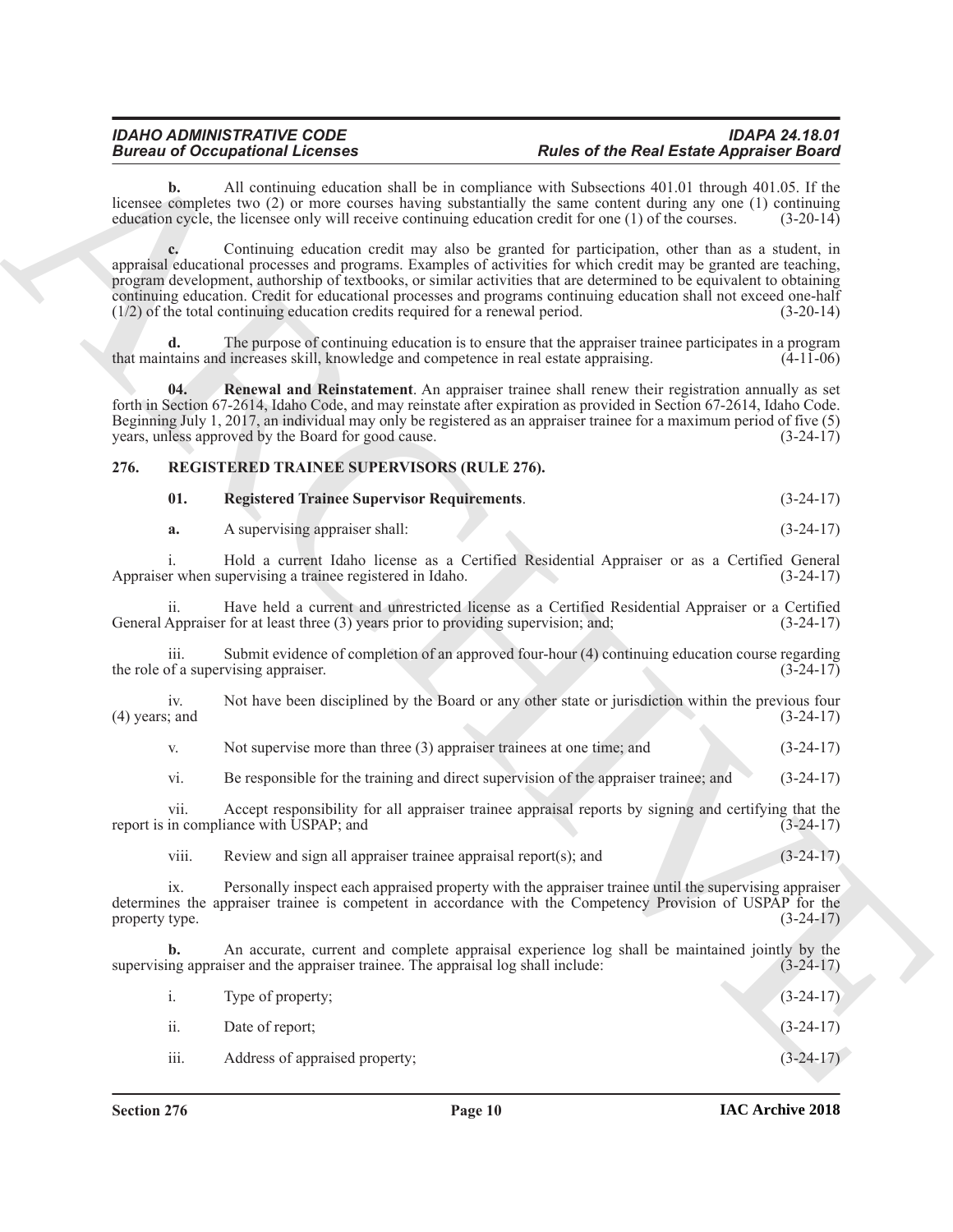| <b>Bureau of Occupational Licenses</b> |                                                                                                                                                                                                                                                                                                                                                                                                                                                                                                                                                                                                                                                                                                                   | <b>Rules of the Real Estate Appraiser Board</b>                                                |             |  |
|----------------------------------------|-------------------------------------------------------------------------------------------------------------------------------------------------------------------------------------------------------------------------------------------------------------------------------------------------------------------------------------------------------------------------------------------------------------------------------------------------------------------------------------------------------------------------------------------------------------------------------------------------------------------------------------------------------------------------------------------------------------------|------------------------------------------------------------------------------------------------|-------------|--|
| 1V.<br>the supervising appraiser.      | Description of work performed by the appraiser trainee and the scope of review and supervision of                                                                                                                                                                                                                                                                                                                                                                                                                                                                                                                                                                                                                 |                                                                                                | $(3-24-17)$ |  |
| V.                                     | Number of actual work hours by the appraiser trainee on the assignment; and                                                                                                                                                                                                                                                                                                                                                                                                                                                                                                                                                                                                                                       |                                                                                                | $(3-24-17)$ |  |
| vi.                                    | The signature and license number of the supervising appraiser.                                                                                                                                                                                                                                                                                                                                                                                                                                                                                                                                                                                                                                                    |                                                                                                | $(3-24-17)$ |  |
| c.                                     | A supervising appraiser may not continue to supervise if:                                                                                                                                                                                                                                                                                                                                                                                                                                                                                                                                                                                                                                                         |                                                                                                | $(3-24-17)$ |  |
| i.                                     | The appraiser ceases to meet supervisor requirements; or                                                                                                                                                                                                                                                                                                                                                                                                                                                                                                                                                                                                                                                          |                                                                                                | $(3-24-17)$ |  |
| ii.<br>conditions set by the board.    | The appraiser is disciplined, unless the board grants a waiver and a waiver may be subject to                                                                                                                                                                                                                                                                                                                                                                                                                                                                                                                                                                                                                     |                                                                                                | $(3-24-17)$ |  |
| $277. - 299.$                          | (RESERVED)                                                                                                                                                                                                                                                                                                                                                                                                                                                                                                                                                                                                                                                                                                        |                                                                                                |             |  |
|                                        | <b>QUALIFICATION CRITERIA (RULE 300).</b><br>The state licensed residential real estate appraiser classification applies to the appraisal of residential real property<br>consisting of one $(1)$ to four $(4)$ non-complex residential units having a transaction value less than one million dollars<br>$(1,000,000)$ and complex one (1) to four (4) residential units having a transaction value less than two hundred fifty<br>thousand dollars $(\$250,000)$ . Applicants must meet the following education, experience and examination<br>requirements in addition to complying with Section 250. Subsequent to being licensed, every licensee must annually<br>meet the continuing education requirement. |                                                                                                | $(4-11-06)$ |  |
| 01.                                    | Education. As a prerequisite to taking the examination for licensure as an Idaho Licensed<br>Residential Real Estate Appraiser, each applicant shall:                                                                                                                                                                                                                                                                                                                                                                                                                                                                                                                                                             |                                                                                                | $(3-20-14)$ |  |
| a.                                     | Document registration as an Appraiser Trainee; and                                                                                                                                                                                                                                                                                                                                                                                                                                                                                                                                                                                                                                                                |                                                                                                | $(5-1-18)T$ |  |
| b.                                     | Document the successful completion of not less than seventy-five (75) classroom hours of courses<br>in subjects related to real estate appraisal as follows:                                                                                                                                                                                                                                                                                                                                                                                                                                                                                                                                                      |                                                                                                | $(3-24-17)$ |  |
| i.                                     | Residential Market Analysis and Highest and Best Use - not less than fifteen (15) hours; and                                                                                                                                                                                                                                                                                                                                                                                                                                                                                                                                                                                                                      |                                                                                                | $(3-24-17)$ |  |
| ii.                                    | Residential Appraiser Site Valuation and Cost Approach – not less than fifteen (15) hours; and                                                                                                                                                                                                                                                                                                                                                                                                                                                                                                                                                                                                                    |                                                                                                | $(3-24-17)$ |  |
| iii.                                   | Residential Sales Comparison and Income Approaches – not less than thirty (30) hours specifically<br>including: Valuation Principles and Procedures - Sales Comparison Approach; Valuation Principles and Procedures -<br>Income Approach; Finance and Cash Equivalency; Financial Calculator Introduction; Identification, Derivation and<br>Measurement of Adjustments; Gross Rent Multipliers; Partial Interests; Reconciliation; and Case Studies; and                                                                                                                                                                                                                                                        |                                                                                                | $(3-24-17)$ |  |
| iv.<br>Compliance; Case Studies.       | Residential Report Writing and Case Studies – not less than fifteen (15) hours specifically<br>including: Writing and Reasoning Skills; Common Writing Problems; Form Reports; Report Options and USPAP                                                                                                                                                                                                                                                                                                                                                                                                                                                                                                           |                                                                                                | $(3-24-17)$ |  |
| 02.                                    | <b>Experience</b> . Prerequisite to sit for the examination:                                                                                                                                                                                                                                                                                                                                                                                                                                                                                                                                                                                                                                                      |                                                                                                | $(7-1-97)$  |  |
| a.                                     | Document one thousand (1,000) hours of supervised appraisal experience as a registered Appraiser<br>Trainee in no less than six (6) months. Experience documentation in the form of reports or file memoranda should be<br>available to support the claim for experience.                                                                                                                                                                                                                                                                                                                                                                                                                                         |                                                                                                | $(5-1-18)T$ |  |
| $\mathbf{b}$ .                         |                                                                                                                                                                                                                                                                                                                                                                                                                                                                                                                                                                                                                                                                                                                   | Of the required one thousand $(1,000)$ hours, the applicant must accumulate a minimum of seven |             |  |

# <span id="page-10-0"></span>**277. -- 299. (RESERVED)**

#### <span id="page-10-4"></span><span id="page-10-3"></span><span id="page-10-2"></span><span id="page-10-1"></span>**300. LICENSED RESIDENTIAL REAL ESTATE APPRAISER CLASSIFICATION APPRAISER QUALIFICATION CRITERIA (RULE 300).**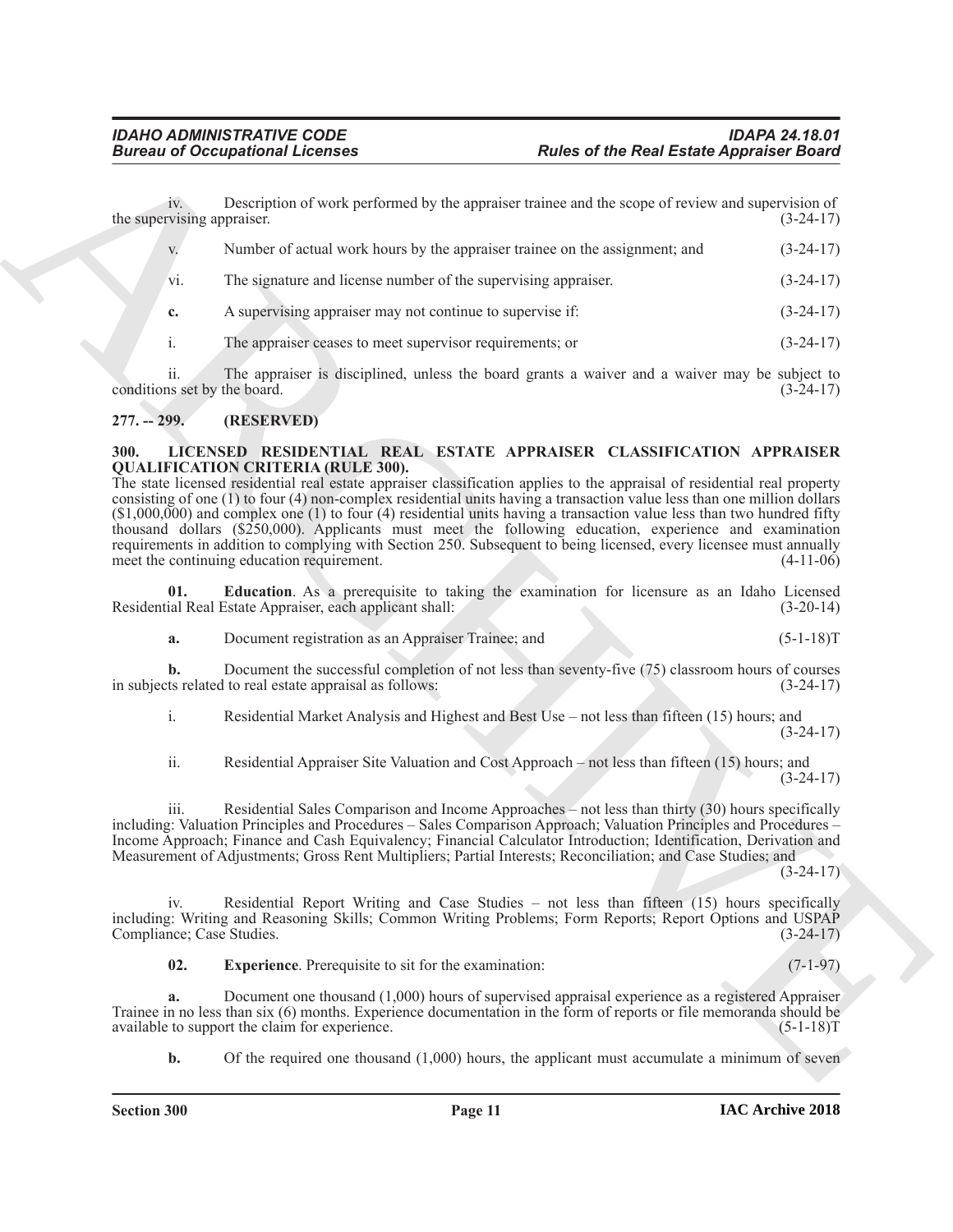hundred-fifty (750) hours from field real estate appraisal experience. The balance of two hundred-fifty (250) hours may include non-field experience, refer to Subsection 250.02.d. may include non-field experience, refer to Subsection 250.02.d.

<span id="page-11-4"></span>**03. Examination**. Successful completion of the Licensed Residential Appraiser examination approved by the Board pursuant to the guidelines of the Appraisal Qualifications Board. (4-11-06)

### <span id="page-11-0"></span>**301. -- 349. (RESERVED)**

#### <span id="page-11-2"></span><span id="page-11-1"></span>**350. CERTIFIED RESIDENTIAL REAL ESTATE APPRAISER CLASSIFICATION APPRAISER QUALIFICATION CRITERIA (RULE 350).**

The State Certified Residential Real Estate Appraiser classification applies to the appraisal of residential properties of four (4) or less units without regard to transaction value or complexity. Applicants must meet the following education, experience and examination requirements in addition to complying with Section 250. Subsequent to being certified every licensee must annually meet the continuing education requirement. (4-11-06)

<span id="page-11-3"></span>**01. Education**. As a prerequisite to taking the examination for licensure as an Idaho Certified ial Real Estate Appraiser, each applicant shall: (3-20-14) Residential Real Estate Appraiser, each applicant shall:

**a.** Hold a Bachelor's degree in any field of study from an accredited degree-granting college or v, or meet one of the following options: university, or meet one of the following options:

i. Possession of an Associate's degree in a field of study related to business administration, ng, finance, economics or real estate; or accounting, finance, economics or real estate; or

Branch of Company and Research Control of the Results and the Research Appendix Company and the Results and the Research of the Results and the Research of the Results and the Research of the Results and the Results and t ii. Successful completion of thirty (30) semester hours of college-level courses that cover each of the following specific topic areas and hours: English composition (three (3) semester hours), microeconomics (three (3) semester hours), macroeconomics (three (3) semester hours), finance (three (3) semester hours), algebra, geometry or higher mathematics (three (3) semester hours), statistics (three (3) semester hours), computer science (three (3) semester hours), business or real estate law (three (3) semester hours), and two (2) elective courses in any of the topics listed above or in accounting, geography, agricultural economics, business management, or real estate (three<br>(3) semester hours each): or  $(5-1-18)T$  $(3)$  semester hours each); or

iii. Successful completion of at least thirty (30) semester hours of College Level Examination Program® (CLEP®) examinations from each of the following subject matter areas: college algebra (three (3) semester hours), college composition (six (6) semester hours), college composition modular (three (3) semester hours), college mathematics (six (6) semester hours), principles of macroeconomics (three (3) semester hours), principles of microeconomics (three (3) semester hours), introductory business law (three (3) semester hours), and information systems (three (3) semester hours), or (5-1-18)T

iv. Any combination of the above criteria (within Subsections 350.01.a.ii. and 350.01.a.iii. of these rules) that ensures coverage of all topics and hours identified in Subsection 350.01.a.ii. (5-1-18)T

**b.** As an alternative to the requirements in Subsection 350.01.a., above, individuals who have held a Licensed Residential credential for a minimum of five (5) years may qualify as meeting the requirements of Subsection 350.01.a., if it is established that there is no record of any adverse, final, and non-appealable disciplinary action affecting the Licensed Residential appraiser's legal eligibility to engage in appraisal practice within the five  $(5)$ years immediately preceding the date of application for a Certified Residential license. (5-1-18)T

**c.** Document registration as an Appraiser Trainee and completion of the education required for licensure as a Licensed Residential Real Estate Appraiser, or hold a current license as a Licensed Residential Real Estate Appraiser; and (3-20-14)

**d.** Document the successful completion of not less than fifty (50) classroom hours of courses in subjects related to real estate appraisal as follows: (3-20-14)

Statistics, Modeling and Finance: not less than fifteen (15) hours, specifically including Statistics; Valuation Models (AVM's and Mass Appraisal); and Real Estate Finance; and (3-20-14)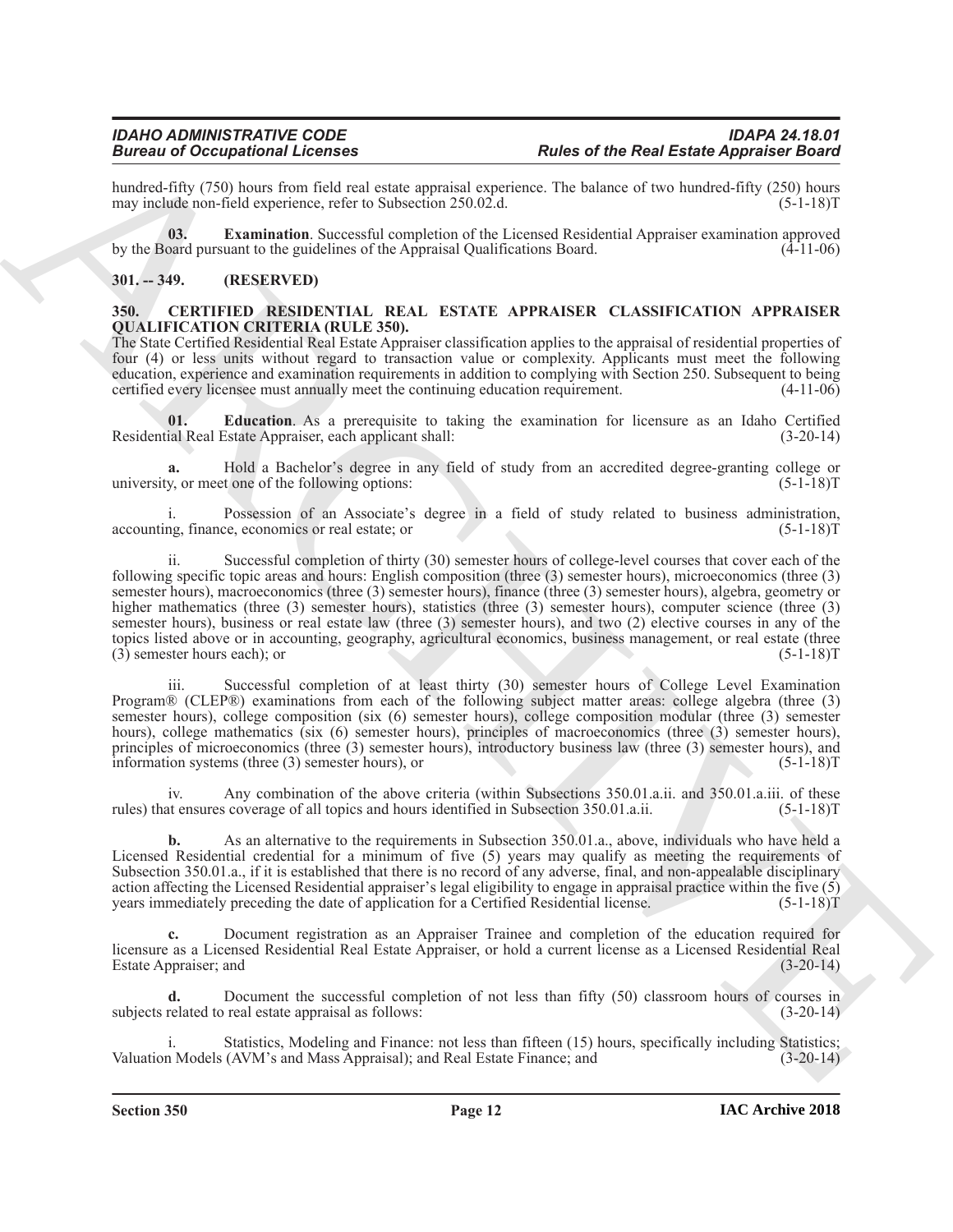ii. Advanced Residential Applications and Case Studies: not less than fifteen (15) hours, specifically including Complex Property, Ownership and Market Conditions; Deriving and Supporting Adjustments; Residential Market Analysis; and Advanced Case Studies; and

iii. Appraisal Subject Matter Electives: not less than twenty (20) hours, and may include hours over the n shown in Subsection 350.01.c. of these rules. (3-20-14) minimum shown in Subsection  $350.01$ .c. of these rules.

<span id="page-12-4"></span>**02. Experience**. Experience is a prerequisite to sit for the licensure examination: (4-11-06)

**a.** Document one thousand five hundred (1,500) hours of appraisal experience in no less than twelve (12) months (see Subsection 250.02). Experience documentation in the form of reports or file memoranda should be available to support the claim for experience.

**b.** One thousand two hundred (1,200) hours of the experience shall be from residential field appraisal experience. The balance of three hundred (300) hours may include non-field experience, refer to Subsection 250.02.d.  $(5-1-18)T$ 

**c.** Examination. Successful completion of the Certified Residential Appraiser examination approved by the Board pursuant to the guidelines of the Appraisal Qualifications Board. (3-21-12)

# <span id="page-12-0"></span>**351. -- 399. (RESERVED)**

### <span id="page-12-2"></span><span id="page-12-1"></span>**400. CERTIFIED GENERAL REAL ESTATE APPRAISER CLASSIFICATION APPRAISER QUALIFICATION CRITERIA (RULE 400).**

The State Certified General Real Estate Appraiser classification applies to the appraisal of all types of real property. Applicants must meet the following examination, education, and experience requirements in addition to complying with Section 250. Subsequent to being certified, an individual must meet the continuing education requirement.

 $(4-2-08)$ 

**01. Education**. As a prerequisite to taking the examination for licensure as an Idaho Certified General Real Estate Appraiser, each applicant shall: (3-20-14)

<span id="page-12-3"></span>**a.** Hold a Bachelor's degree or higher from an accredited degree-granting college or university; and  $(3-24-17)$ 

**b.** Document registration as an Appraiser Trainee and document the successful completion of not less than two hundred twenty-five (225) classroom hours of courses in subjects related to real estate appraisal as follows:  $(3-20-14)$ 

i. Statistics, Modeling and Finance: not less than fifteen (15) hours, specifically including Statistics; Valuation Models (AVM's and Mass Appraisal), and Real Estate Finance; (3-20-14)

ii. General Appraiser Market Analysis and Highest and Best Use: not less than thirty (30) hours;  $(3-20-14)$ 

iii. General Appraiser Sales Comparison Approach: not less than thirty (30) hours, specifically including Value Principles, Procedures, Identification and Measurement of Adjustments, Reconciliation, and Case Studies; (3-20-14)

iv. General Appraiser Site Valuation and Cost Approach: not less than thirty (30) hours; (3-20-14)

**Example 20** Conceptions I. Forming Relations and Cause of the Result Experiment Boson in the state of the Result Applications (and the state of the state of the state of the state of the state of the state of the state o v. General Appraiser Income Approach: not less than sixty (60) hours, specifically including Overview, Compound Interest, Lease Analysis, Income Analysis, Vacancy and Collection Law, Estimating Operating Expenses and Reserves, Reconstructed Income and Expense Statement, Stabilized Net Operating Income Estimate, Direct Capitalization, Discounted Cash Flow, Yield Capitalization, Partial Interest, and Case Studies; (3-20-14)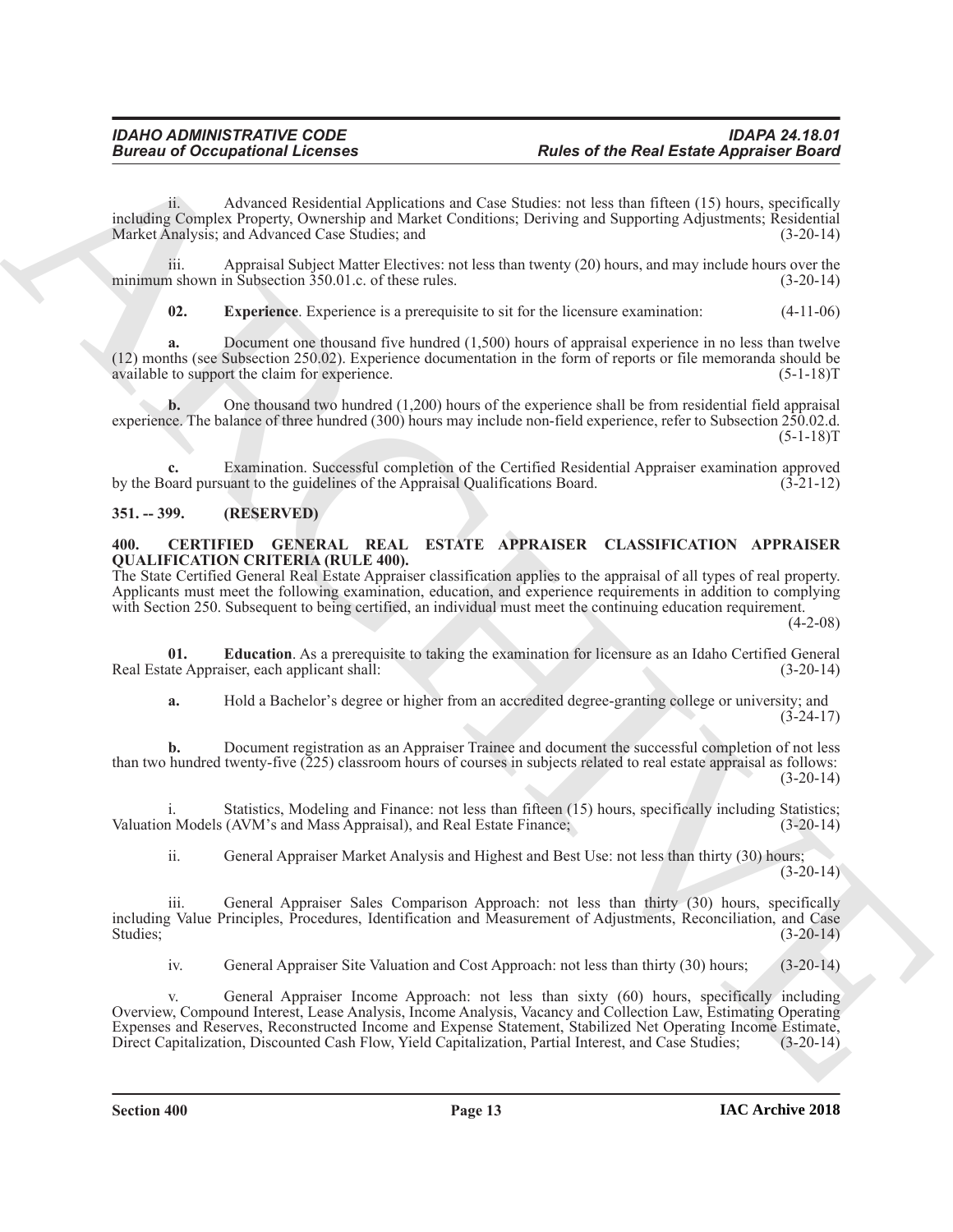General Appraiser Report Writing and Case Studies: not less than thirty (30) hours, specifically including Writing and Reasoning Skills, Common Writing Problems, Report Options and USPAP Compliance, and Case Studies; and (3-20-14)

vii. Appraisal Subject Matter Electives: not less than thirty (30) hours, and may include hours over the minimum shown in Subsection 400.01.b. of these rules; or (3-20-14)

**c.** Document licensure as a Licensed Residential Real Estate Appraiser and the successful completion of not less than one hundred fifty (150) classroom hours of courses in subjects related to real estate appraisal as follows: (3-20-14)

i. Statistics, Modeling and Finance: not less than fifteen (15) hours, specifically including Statistics;<br>n Models (AVM's and Mass Appraisal); and Real Estate Finance; and (3-20-14) Valuation Models (AVM's and Mass Appraisal); and Real Estate Finance; and

ii. General Appraiser Market Analysis and Highest and Best Use: not less than fifteen (15) hours; and  $(3-20-14)$ 

iii. General Appraiser Sales Comparison Approach: not less than fifteen (15) hours, specifically including Value Principles, Procedures, Identification and Measurement of Adjustments, Reconciliation, and Case Studies; and (3-20-14)

iv. General Appraiser Site Valuation and Cost Approach: not less than fifteen (15) hours; and  $(3-20-14)$ 

**Extracts of Occupation of Lenstrans Properties Properties Properties Properties Properties Properties Properties Properties Properties Properties Properties Properties Properties Properties** General Appraiser Income Approach: not less than forty-five (45) hours, specifically including Overview, Compound Interest, Lease Analysis, Income Analysis, Vacancy and Collection Law, Estimating Operating Expenses and Reserves, Reconstructed Income and Expense Statement, Stabilized Net Operating Income Estimate, Direct Capitalization, Discounted Cash Flow, Yield Capitalization, Partial Interest, and Case Studies; and (3-20-14)

General Appraiser Report Writing and Case Studies: not less than fifteen (15) hours, specifically including Writing and Reasoning Skills, Common Writing Problems, Report Options and USPAP Compliance, and Case Studies; and (3-20-14) (3-20-14)

vii. Appraisal Subject Matter Electives: not less than thirty (30) hours, and may include hours over the n shown in Subsection 400.01.c.; or minimum shown in Subsection  $400.01.c.;$  or

**d.** Document licensure as a Certified Residential Real Estate Appraiser and the successful completion of not less than one hundred five (105) classroom hours of courses in subjects related to real estate appraisal as follows: (3-20-14)

i. General Appraiser Market Analysis and Highest and Best Use: not less than fifteen (15) hours; and  $(3-20-14)$ 

ii. General Appraiser Sales Comparison Approach: not less than fifteen (15) hours, specifically including Value Principles, Procedures, Identification and Measurement of Adjustments, Reconciliation, and Case Studies; and (3-20-14)

iii. General Appraiser Site Valuation and Cost Approach: not less than fifteen (15) hours; and

 $(3-20-14)$ 

iv. General Appraiser Income Approach: not less than forty-five (45) hours, specifically including Overview, Compound Interest, Lease Analysis, Income Analysis, Vacancy and Collection Law, Estimating Operating Expenses and Reserves, Reconstructed Income and Expense Statement, Stabilized Net Operating Income Estimate, Direct Capitalization, Discounted Cash Flow, Yield Capitalization, Partial Interest, and Case Studies; and (3-20-14)

General Appraiser Report Writing and Case Studies: not less than fifteen (15) hours, specifically including Writing and Reasoning Skills, Common Writing Problems, Report Options and USPAP Compliance, and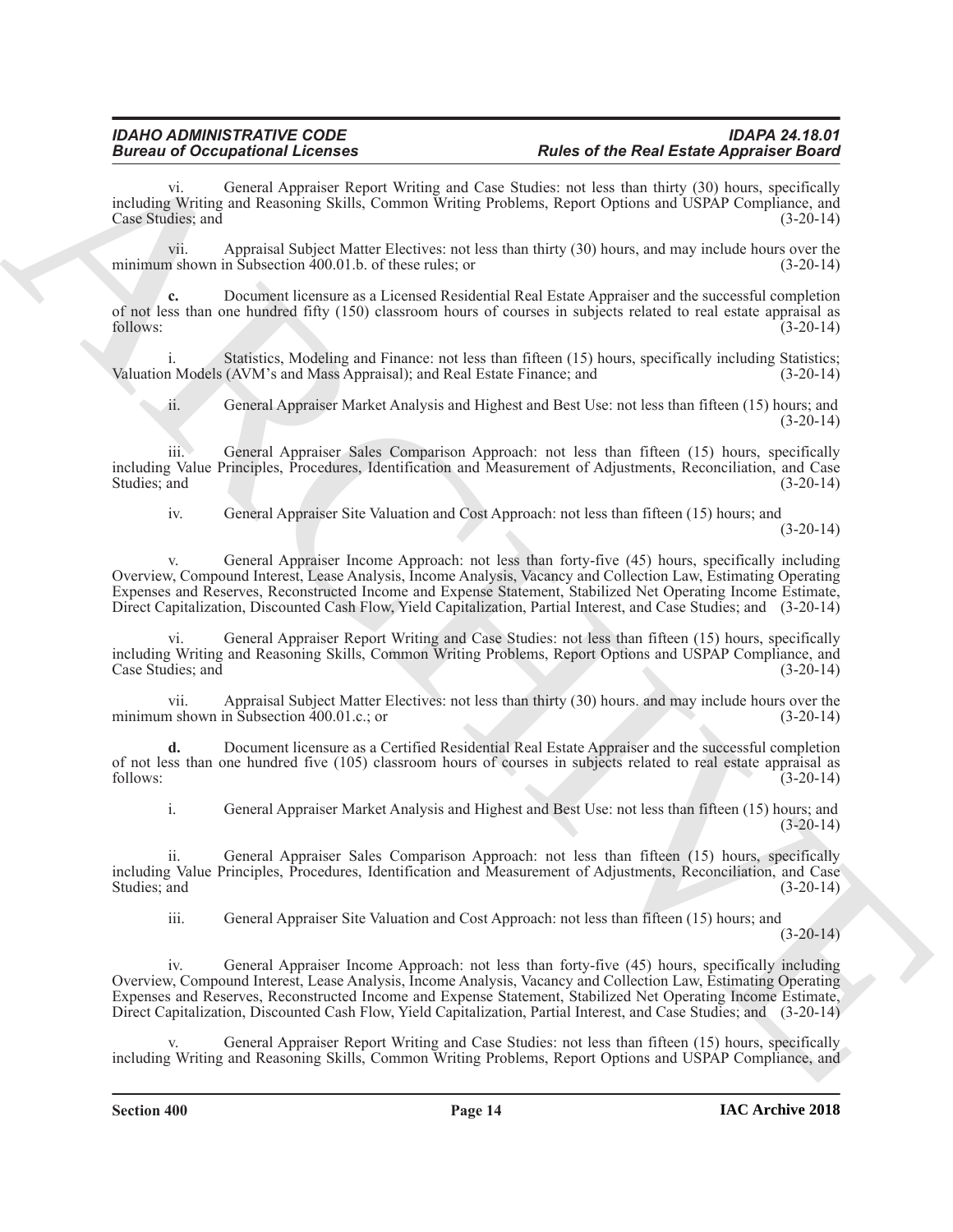# *IDAHO ADMINISTRATIVE CODE IDAPA 24.18.01* **Rules of the Real Estate Appraiser Board**

Case Studies. (3-20-14)

<span id="page-14-1"></span>**02. Experience**. Experience is a prerequisite to sit for the licensure examination: (4-11-06)

**a.** Document three thousand (3,000) hours of appraisal experience in no less than eighteen (18) months (See Subsection 250.02). Experience documentation in the form of reports or file memoranda should be available to support the claim for experience. available to support the claim for experience.

**b.** One thousand five hundred (1,500) hours of the experience must be non-residential appraisal experience. The balance of one thousand five hundred  $(1,500)$  hours may be solely residential experience or can include up to five hundred  $(500)$  hours of non-field experience as outlined in Subsection 250.02.d.  $(4-11$ include up to five hundred (500) hours of non-field experience as outlined in Subsection 250.02.d.

**c.** Examination. Successful completion of the Certified General Appraiser examination approved by the Board pursuant to the guidelines of the Appraisal Qualifications Board. (3-21-12)

### <span id="page-14-2"></span><span id="page-14-0"></span>**401. CONTINUING EDUCATION (RULE 401).**

All certified/licensed appraisers must comply with the following continuing education requirements: (7-1-97)

<span id="page-14-6"></span>**01. Purpose of Continuing Education**. The purpose of continuing education is to ensure that the appraiser participates in a program that maintains and increases his skill, knowledge and competency in real estate appraising. (7-1-97)

<span id="page-14-5"></span>**02. Hours Required**. The equivalent of thirty (30) classroom hours of instruction in courses or seminars during the twenty-four (24) months prior to renewal is required. If the licensee completes two (2) or more courses having substantially the same content during any one (1) continuing education cycle, the licensee only will receive continuing education credit for one (1) of the courses. (3-21-12) receive continuing education credit for one  $(1)$  of the courses.

**a.** A classroom hour is defined as fifty (50) minutes out of each sixty (60) minute segment. The educational setting may include a classroom, conference/seminar, on-line or a virtual classroom. (4-4-13)

**b.** If the educational offering is taken on-line or in a virtual classroom, the course must include successful completion of prescribed course mechanisms required to demonstrate knowledge of the subject matter.

 $(3-20-14)$ 

**c.** Credit toward the classroom hour requirement may be granted only where the length of the educational offering is at least two (2) hours. (7-1-97)

**Euros of Occupations I.** Franchises **Rubber of the Real Estate Appenses Convey (1998)**<br>
Convey and The Convey and DVD boxes of the real entropy and the real entropy (4) 140<br>
The Convey and DVD boxes of a general entropy **d.** Credit for the classroom hour requirement may be obtained by accredited courses which have been approved by the Appraisal Qualification Board and by courses approved by Real Estate Appraiser Boards of states with reciprocity with Idaho. All other courses must have approval of the Board, which shall require the continuing education provider to submit the educational course approval application and application fee as set forth in these rules along with the documentation including the instructors and their qualifications, course content, length of course, and its location. Courses shall be approved for a period of four (4) years. (4-4-13)

**e.** Once every twenty-four (24) months, Idaho State Certified/Licensed Real Estate Appraisers and registered trainees will be required to attend an approved seven (7) hour USPAP update course or the equivalent. The course must cover the most recent USPAP edition. (3-21-12)

<span id="page-14-3"></span>**03. Credit for Appraisal Educational Processes and Programs**. Continuing education credit may also be granted for participation, other than as a student, in appraisal educational processes and programs. Examples of activities for which credit may be granted are teaching, program development, authorship of textbooks, or similar activities which are determined to be equivalent to obtaining continuing education. Credit for educational processes and programs continuing education shall not exceed one-half (1/2) of the total continuing education credits required for a renewal period. (4-2-08)

<span id="page-14-4"></span>**04. Credit for Attending the Licensure Board Meetings**. Continuing education credit may be granted for a maximum of two (2) hours each continuing education cycle for time spent attending one (1) Board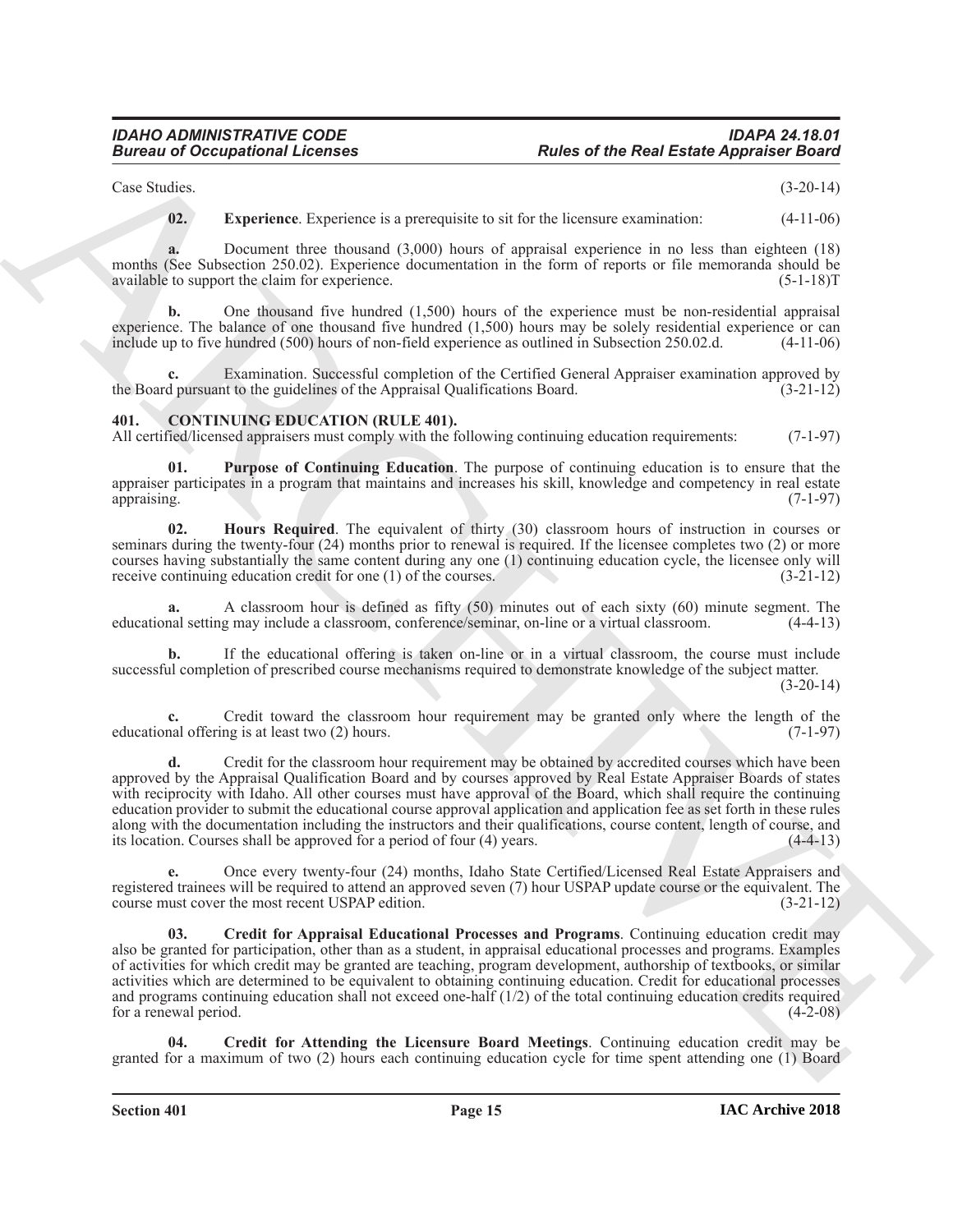<span id="page-15-10"></span>meeting. Members of the board shall not be entitled to continuing education credit for board service. (3-21-12)

**Electron of Occupations I.** Fourtee **Reading the Reading Section 12** and the state Appendix Reading Mattern of the USA (1971-12)<br>
The state of the USA (West Contributed Lense In Consider The and Mattern Constitute (1972-**05. Requirement When a Certificate/License Is Canceled**. For each year (less than five (5)) in which a license is lapsed, canceled, or otherwise non-renewed, fifteen (15) hours of continuing education must be documented, including a seven (7) hour USPAP update course, prior to reinstatement. The course must cover the most recent USPAP edition. (3-21-12)

<span id="page-15-11"></span>**06. Special Exemption**. The Board shall have authority to make exceptions for reasons of individual hardship, including health, when certified by a medical doctor, or other good cause. The appraiser must provide any information requested by the Board to assist in substantiating hardship cases. This exemption is granted at the sole discretion of the Board. (3-29-10)

### <span id="page-15-0"></span>**402. -- 449. (RESERVED)**

<span id="page-15-15"></span><span id="page-15-1"></span>**450. RECIPROCITY (RULE 450).**

Applicant must comply with Section 54-4115, Idaho Code. (7-1-93)

<span id="page-15-17"></span><span id="page-15-16"></span>**01.** File Application. File applications on forms provided by the Board. (7-1-93)

**02. Submit Statement Verifying Certification/Licensure**. Submit current notarized statement verifying certification/licensure in good standing in another state. (7-1-93)

### <span id="page-15-2"></span>**451. -- 499. (RESERVED)**

#### <span id="page-15-18"></span><span id="page-15-3"></span>**500. TEMPORARY PRACTICE (RULE 500).**

<span id="page-15-21"></span>**01. Requirements for Issuance**. A permit to temporarily practice may be issued to individuals coming to Idaho who are certified/licensed in another state and are either transferring to Idaho or have a temporary assignment in Idaho. (7-1-93)

<span id="page-15-20"></span>**02. Proof of Current Certification or Licensure**. The applicant must be listed on the National Registry, maintained by the Appraisal Subcommittee, as current and in good standing and comply with Section 54- 4115(3), Idaho Code, regarding irrevocable consent. (3-21-12)

<span id="page-15-19"></span>**03. Assignments and Length of Time Permit Will Be Issued**. Permit to temporarily practice will be issued on a per appraisal assignment basis for a period not to exceed six (6) months. A temporary permit may be extended one  $(1)$  time only.

# <span id="page-15-4"></span>**501. -- 524. (RESERVED)**

#### <span id="page-15-12"></span><span id="page-15-5"></span>**525. DISCIPLINE (RULE 525).**

<span id="page-15-13"></span>**01.** Civil Fine. The Board may impose a civil fine not to exceed one thousand dollars (\$1,000) upon a or certified real estate appraiser for each violation of Section 54-4107(1), Idaho Code. (3-18-99) licensed or certified real estate appraiser for each violation of Section  $54-4107(1)$ , Idaho Code.

<span id="page-15-14"></span>**02. Costs and Fees**. The Board may order a licensed or certified real estate appraiser to pay the costs and fees incurred by the Board in the investigation or prosecution of the licensee for violation of Section 54-4107(1), Idaho Code. (3-18-99)

# <span id="page-15-6"></span>**526. -- 539. (RESERVED)**

#### <span id="page-15-9"></span><span id="page-15-7"></span>**540. APPRAISALS IN LITIGATION (RULE 540).**

Licensed or certified appraisers providing opinions of value in litigation shall comply with USPAP Standard 1 including maintaining a work file in support of the opinion of value in litigation. (3-20-14)

<span id="page-15-8"></span>**541. -- 549. (RESERVED)**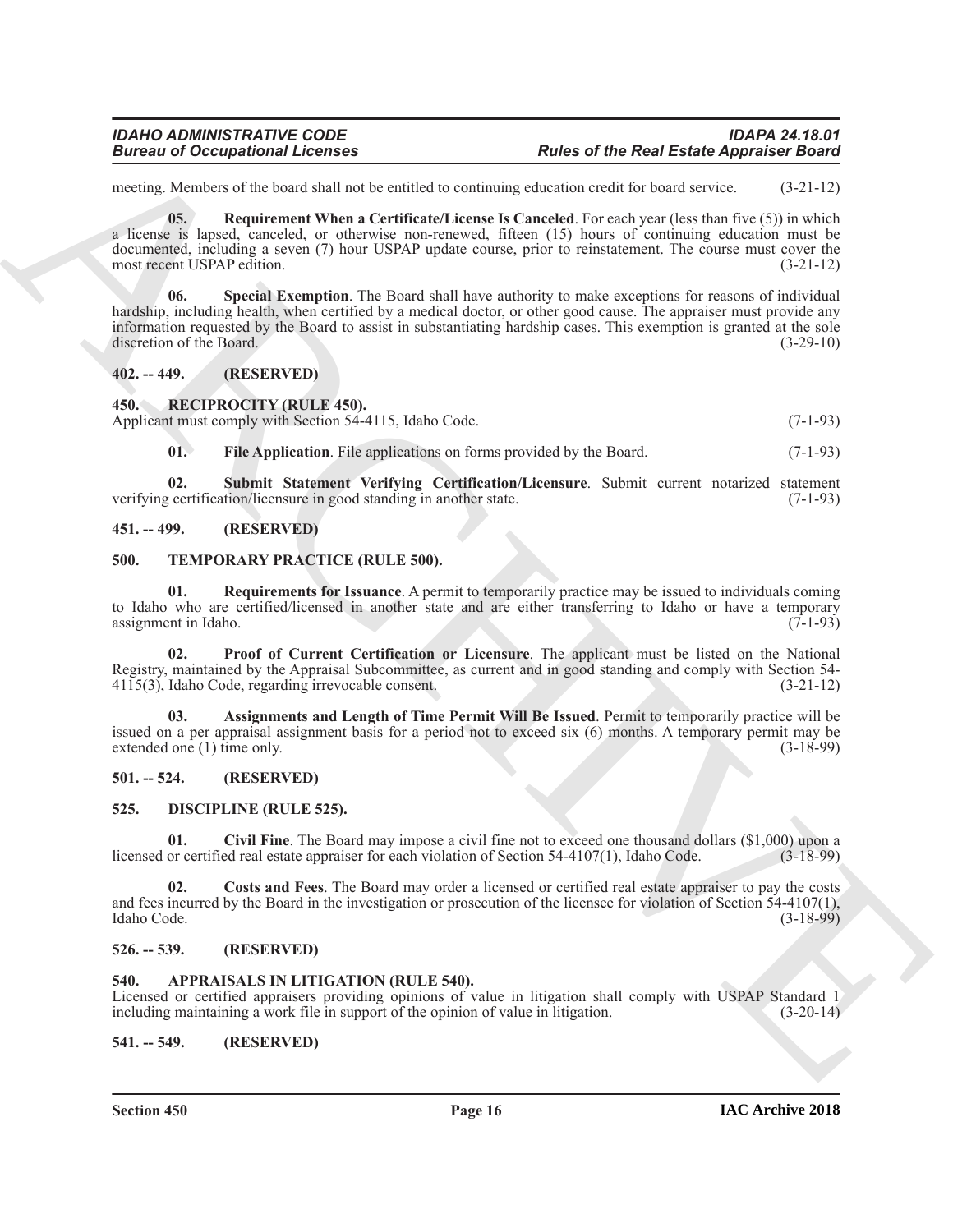# <span id="page-16-4"></span><span id="page-16-0"></span>**550. LEGAL ADVICE (RULE 550).**

All legal advice shall be furnished by the Bureau under contract with the Board. (3-13-02)

# <span id="page-16-1"></span>**551. -- 699. (RESERVED)**

# <span id="page-16-5"></span><span id="page-16-2"></span>**700. UNIFORM STANDARDS OF PROFESSIONAL APPRAISAL PRACTICE/CODE OF ETHICS (RULE 700).**

**Bruce of the Real Estate Appendix Items**<br>
ARCHIVECHE (NUME 459)<br>
ARCHIVECHE (NUME 459)<br>
ARCHIVECHE (NUME 459)<br>
ARCHIVECHE (NUME ARCHIVECHE SERVICE)<br>
THE LINE OF THE STATE (NUME ARCHIVECHE SERVICE)<br>
THE LINE OF THE STATE The Uniform Standards of Professional Practice, excluding standards 7, 8, 9, and 10, as published by the Appraisal Foundation and referenced in Section 004, are hereby adopted as the rules of conduct and code of ethics for all Real Estate Appraisers licensed under Title 54, Chapter 41, Idaho Code, and these rules. (3-25-16)

# <span id="page-16-3"></span>**701. -- 999. (RESERVED)**